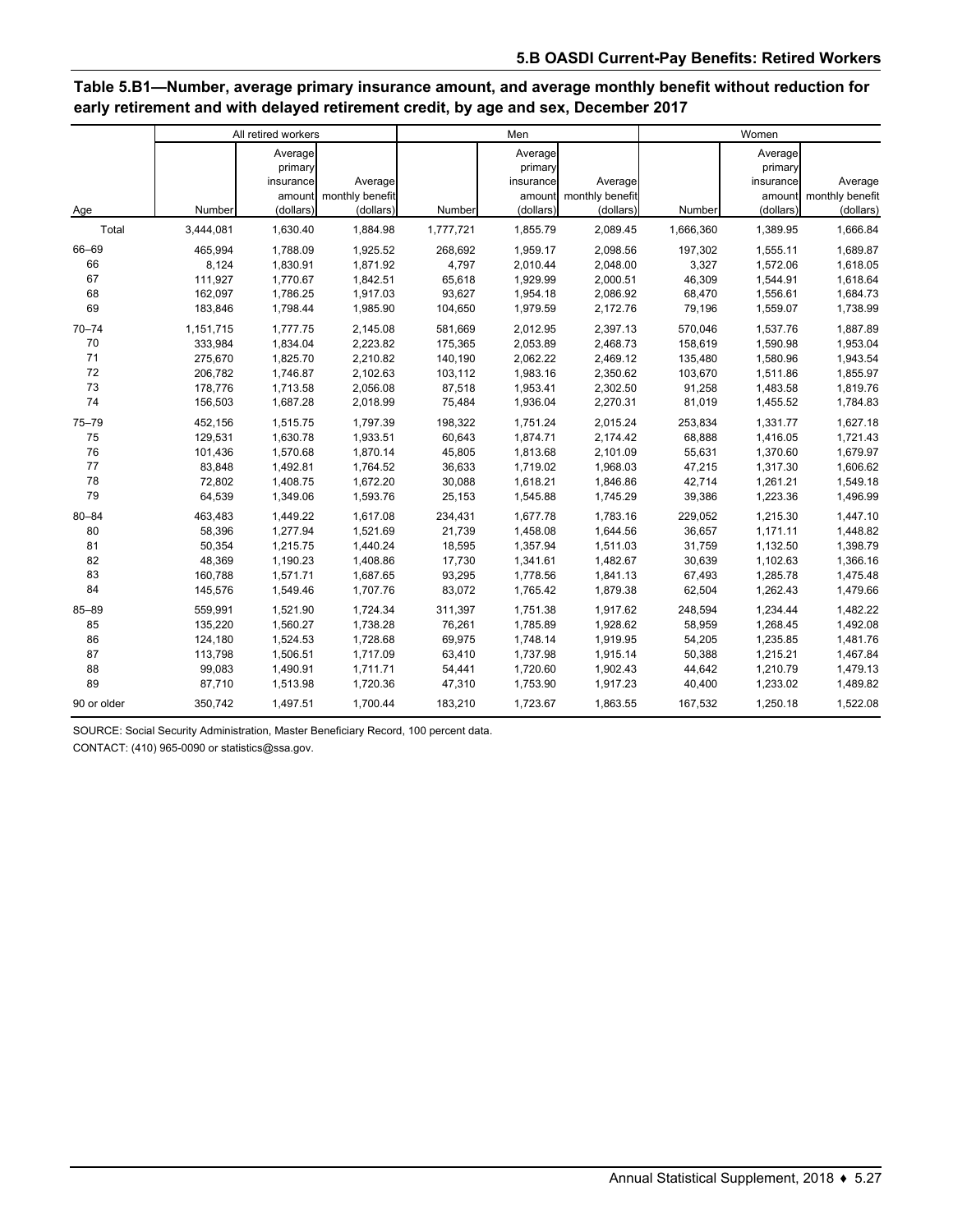# **Table 5.B2—Number, average primary insurance amount, and average monthly benefit without reduction for early retirement and without delayed retirement credit, by age and sex, December 2017**

|             |           | All retired workers |                 |           | Men       |                 | Women     |           |                 |
|-------------|-----------|---------------------|-----------------|-----------|-----------|-----------------|-----------|-----------|-----------------|
|             |           | Average             |                 |           | Average   |                 |           | Average   |                 |
|             |           | primary             |                 |           | primary   |                 |           | primary   |                 |
|             |           | insurance           | Average         |           | insurance | Average         |           | insurance | Average         |
|             |           | amount              | monthly benefit |           | amount    | monthly benefit |           | amount    | monthly benefit |
| Age         | Number    | (dollars)           | (dollars)       | Number    | (dollars) | (dollars)       | Number    | (dollars) | (dollars)       |
| Total       | 9,441,053 | 1,561.35            | 1,615.77        | 5,256,460 | 1,793.67  | 1,795.96        | 4,184,593 | 1,269.52  | 1,389.43        |
| 66-69       | 3,304,136 | 1,593.83            | 1,625.50        | 1,846,279 | 1,791.80  | 1,793.56        | 1,457,857 | 1,343.12  | 1,412.66        |
| 66          | 918,064   | 1,587.03            | 1,612.72        | 510,265   | 1,780.63  | 1,782.01        | 407,799   | 1,344.79  | 1,400.89        |
| 67          | 847,486   | 1,575.46            | 1,606.19        | 474,814   | 1,767.91  | 1,769.78        | 372,672   | 1,330.26  | 1,397.76        |
| 68          | 790,518   | 1,593.20            | 1,627.31        | 443,106   | 1,791.49  | 1,793.39        | 347,412   | 1,340.28  | 1,415.49        |
| 69          | 748,068   | 1,623.67            | 1,661.15        | 418,094   | 1,832.90  | 1,834.85        | 329,974   | 1,358.56  | 1,441.07        |
| $70 - 74$   | 2,939,940 | 1,629.94            | 1,677.74        | 1,654,687 | 1,863.64  | 1,865.73        | 1,285,253 | 1,329.06  | 1,435.72        |
| 70          | 752,360   | 1,625.98            | 1,667.43        | 423,029   | 1,843.64  | 1,845.73        | 329,331   | 1,346.38  | 1,438.39        |
| 71          | 660,228   | 1,651.79            | 1,696.37        | 370,925   | 1,884.06  | 1,886.02        | 289,303   | 1,354.00  | 1,453.20        |
| 72          | 532,940   | 1,618.63            | 1,666.86        | 299,963   | 1,852.32  | 1,854.53        | 232,977   | 1,317.76  | 1,425.23        |
| 73          | 504,504   | 1,619.70            | 1,672.47        | 283,838   | 1,862.46  | 1,864.62        | 220,666   | 1,307.45  | 1,425.33        |
| 74          | 489,908   | 1,629.40            | 1,685.76        | 276,932   | 1,880.32  | 1,882.39        | 212,976   | 1,303.14  | 1,430.08        |
| $75 - 79$   | 1,716,314 | 1,603.11            | 1,665.45        | 978,883   | 1,864.60  | 1,866.93        | 737,431   | 1,256.01  | 1,398.01        |
| 75          | 431,875   | 1,636.48            | 1,695.21        | 247,927   | 1,896.67  | 1,898.80        | 183,948   | 1,285.79  | 1,420.81        |
| 76          | 364,343   | 1,629.43            | 1,690.66        | 207,153   | 1,898.16  | 1,900.32        | 157,190   | 1,275.29  | 1,414.35        |
| 77          | 332,039   | 1,612.02            | 1,674.06        | 188,778   | 1,876.95  | 1,879.23        | 143,261   | 1,262.92  | 1,403.70        |
| 78          | 301,124   | 1,569.23            | 1,633.48        | 171,327   | 1,825.99  | 1,828.52        | 129,797   | 1,230.33  | 1,376.03        |
| 79          | 286,933   | 1,544.70            | 1,612.26        | 163,698   | 1,799.71  | 1,802.43        | 123,235   | 1,205.96  | 1,359.65        |
| $80 - 84$   | 1,004,143 | 1,401.70            | 1,486.17        | 560,737   | 1,644.92  | 1,648.09        | 443,406   | 1,094.11  | 1,281.40        |
| 80          | 275.506   | 1,509.35            | 1,579.51        | 158,533   | 1,756.88  | 1,759.49        | 116,973   | 1,173.87  | 1,335.59        |
| 81          | 256,838   | 1,464.13            | 1,538.45        | 148,630   | 1,698.21  | 1,701.05        | 108,208   | 1,142.62  | 1,315.09        |
| 82          | 251,239   | 1,442.29            | 1,519.40        | 145,612   | 1,670.16  | 1,673.23        | 105,627   | 1,128.15  | 1,307.35        |
| 83          | 122,192   | 1,156.85            | 1,278.13        | 59,940    | 1,383.23  | 1,387.77        | 62,252    | 938.87    | 1,172.55        |
| 84          | 98,368    | 1,137.62            | 1,261.83        | 48,022    | 1,360.47  | 1,365.16        | 50,346    | 925.06    | 1,163.26        |
| 85-89       | 322,563   | 1,111.56            | 1,255.27        | 151,489   | 1,343.61  | 1,349.08        | 171,074   | 906.08    | 1,172.20        |
| 85          | 86,996    | 1,135.97            | 1,264.52        | 41,639    | 1,363.83  | 1,368.76        | 45,357    | 926.78    | 1,168.81        |
| 86          | 73,171    | 1,114.94            | 1,253.91        | 34,850    | 1,343.50  | 1,348.55        | 38,321    | 907.08    | 1,167.84        |
| 87          | 64,537    | 1,103.28            | 1,250.74        | 30,376    | 1,330.23  | 1,336.08        | 34,161    | 901.47    | 1,174.86        |
| 88          | 52,302    | 1,084.74            | 1,243.96        | 24,166    | 1,321.47  | 1,327.44        | 28,136    | 881.42    | 1,172.26        |
| 89          | 45,557    | 1,102.07            | 1,259.23        | 20,458    | 1,348.66  | 1,354.82        | 25,099    | 901.09    | 1,181.31        |
| 90 or older | 153,957   | 1,072.60            | 1,270.06        | 64,385    | 1,324.85  | 1,331.45        | 89,572    | 891.27    | 1,225.93        |

SOURCE: Social Security Administration, Master Beneficiary Record, 100 percent data.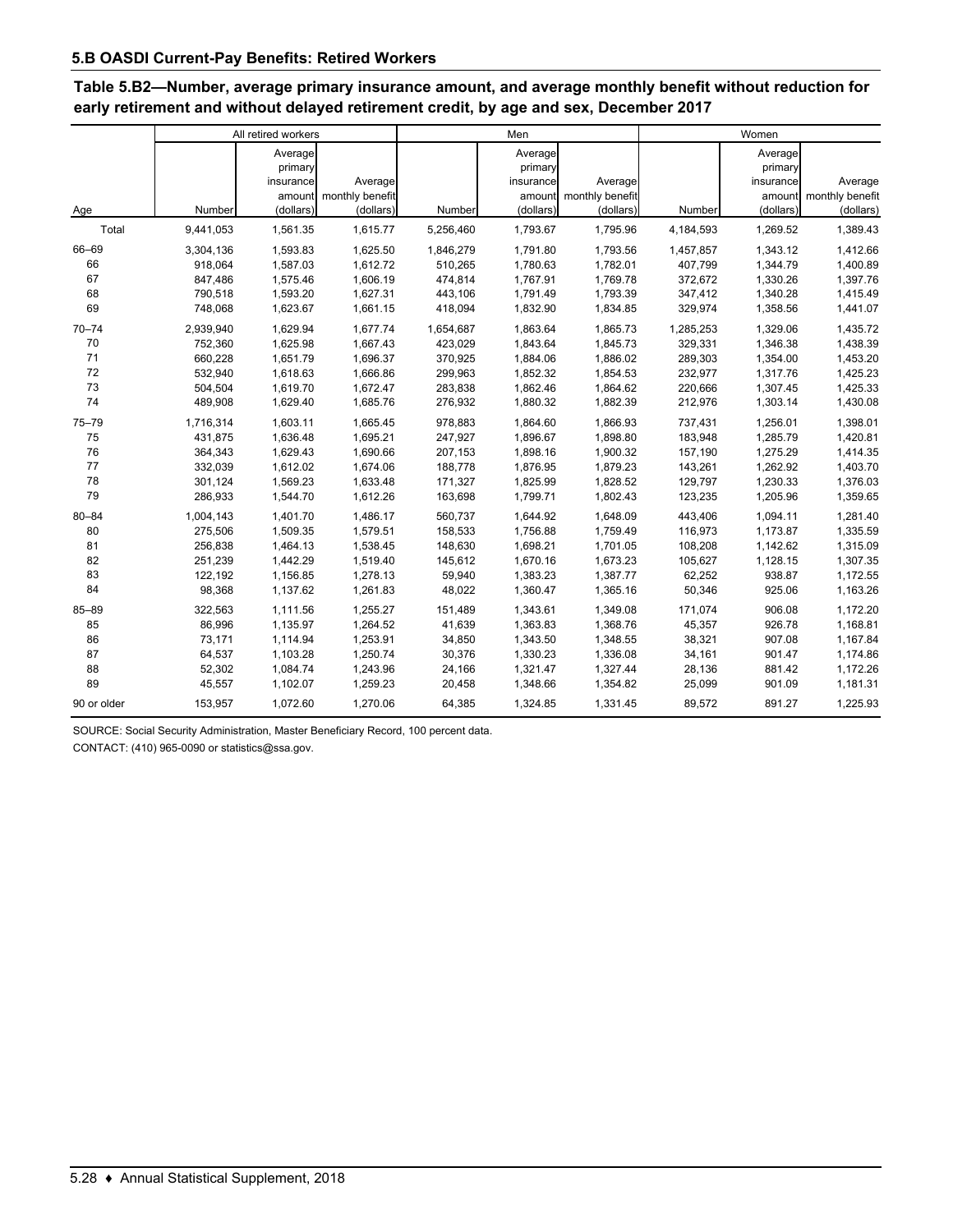## **Table 5.B3—Number and average monthly benefit before and after delayed retirement credit, by age and sex, December 2017**

|             |                  | All retired workers                    |                                       |                  | Men                                    |                                       |                  | Women                                  |                                       |
|-------------|------------------|----------------------------------------|---------------------------------------|------------------|----------------------------------------|---------------------------------------|------------------|----------------------------------------|---------------------------------------|
|             |                  | Average monthly benefit<br>(dollars)   |                                       |                  | Average monthly benefit<br>(dollars)   |                                       |                  | Average monthly benefit<br>(dollars)   |                                       |
| Age         | Number           | Before delayed<br>retirement<br>credit | After delayed<br>retirement<br>credit | Number           | Before delayed<br>retirement<br>credit | After delayed<br>retirement<br>credit | Number           | Before delayed<br>retirement<br>credit | After delayed<br>retirement<br>credit |
| Total       | 3,616,763        | 1,625.27                               | 1,863.76                              | 1,847,672        | 1,816.37                               | 2,068.89                              | 1,769,091        | 1,425.69                               | 1,649.53                              |
|             |                  |                                        |                                       |                  |                                        |                                       |                  |                                        |                                       |
| 66-69<br>66 | 467,486<br>8,181 | 1,772.07<br>1,813.12                   | 1,924.78<br>1,870.60                  | 269,200<br>4,809 | 1,928.63<br>1,982.97                   | 2,098.57<br>2,047.53                  | 198,286<br>3,372 | 1,559.52<br>1,570.90                   | 1,688.85<br>1,618.27                  |
| 67          | 112,192          | 1,759.17                               | 1,842.08                              | 65,710           | 1,908.63                               | 2,000.53                              | 46,482           | 1,547.88                               | 1,618.10                              |
| 68          | 162,623          | 1,771.43                               | 1,916.25                              | 93,805           | 1,925.39                               | 2,086.86                              | 68,818           | 1,561.56                               | 1,683.69                              |
| 69          | 184,490          | 1,778.66                               | 1,985.00                              | 104,876          | 1,941.56                               | 2,172.80                              | 79,614           | 1,564.08                               | 1,737.60                              |
|             |                  |                                        |                                       |                  |                                        |                                       |                  |                                        |                                       |
| $70 - 74$   | 1,158,702        | 1,760.00                               | 2,142.86                              | 583,298          | 1,976.64                               | 2,396.82                              | 575,404          | 1,540.40                               | 1,885.43                              |
| 70          | 335,847          | 1,815.17                               | 2,222.45                              | 175,973          | 2,020.17                               | 2,468.58                              | 159,874          | 1,589.52                               | 1,951.53                              |
| 71          | 277,079          | 1,800.88                               | 2,208.88                              | 140,597          | 2,015.33                               | 2,468.77                              | 136,482          | 1,579.95                               | 1,941.15                              |
| 72          | 208,031          | 1,732.07                               | 2,100.41                              | 103,373          | 1,950.44                               | 2,350.20                              | 104,658          | 1,516.38                               | 1,853.68                              |
| 73          | 179,982          | 1,700.79                               | 2,053.53                              | 87,724           | 1,921.22                               | 2,302.10                              | 92,258           | 1,491.19                               | 1,817.17                              |
| 74          | 157,763          | 1,675.18                               | 2,015.41                              | 75,631           | 1,903.48                               | 2,269.67                              | 82,132           | 1,464.95                               | 1,781.28                              |
| $75 - 79$   | 460,180          | 1,508.35                               | 1,790.90                              | 198,700          | 1,722.27                               | 2,014.23                              | 261,480          | 1,345.79                               | 1,621.19                              |
| 75          | 131,027          | 1,618.69                               | 1,928.25                              | 60,765           | 1,841.77                               | 2,173.45                              | 70,262           | 1,425.76                               | 1,716.20                              |
| 76          | 102,892          | 1,559.29                               | 1,864.31                              | 45,877           | 1,778.94                               | 2,100.31                              | 57,015           | 1,382.55                               | 1,674.41                              |
| 77          | 85,381           | 1,486.22                               | 1,758.48                              | 36,698           | 1,690.41                               | 1,966.98                              | 48,683           | 1,332.31                               | 1,601.30                              |
| 78          | 74,520           | 1,408.01                               | 1,666.06                              | 30,158           | 1,596.72                               | 1.845.64                              | 44,362           | 1,279.72                               | 1,543.98                              |
| 79          | 66,360           | 1,352.66                               | 1,587.80                              | 25,202           | 1,527.64                               | 1,744.20                              | 41,158           | 1,245.52                               | 1,492.02                              |
| $80 - 84$   | 486,619          | 1,467.48                               | 1,609.12                              | 243,119          | 1,660.12                               | 1,775.44                              | 243,500          | 1,275.14                               | 1,443.05                              |
| 80          | 60,292           | 1,286.19                               | 1,516.63                              | 21,786           | 1,442.41                               | 1,643.51                              | 38,506           | 1,197.80                               | 1,444.84                              |
| 81          | 52,063           | 1,231.15                               | 1,437.15                              | 18,639           | 1,345.66                               | 1,510.01                              | 33,424           | 1,167.29                               | 1,396.52                              |
| 82          | 50,051           | 1,209.56                               | 1,406.59                              | 17,783           | 1,330.92                               | 1,481.17                              | 32,268           | 1,142.68                               | 1,365.49                              |
| 83          | 166,021          | 1,591.81                               | 1,681.42                              | 95,417           | 1,761.96                               | 1,835.85                              | 70,604           | 1,361.86                               | 1,472.72                              |
| 84          | 158,192          | 1,565.47                               | 1,689.16                              | 89,494           | 1,735.44                               | 1,856.91                              | 68,698           | 1,344.05                               | 1,470.64                              |
| $85 - 89$   | 632.657          | 1.543.09                               | 1,693.47                              | 348.871          | 1.708.79                               | 1.877.19                              | 283,786          | 1,339.39                               | 1,467.63                              |
| 85          | 150,289          | 1,573.47                               | 1,712.59                              | 84,112           | 1,748.20                               | 1,896.31                              | 66,177           | 1,351.38                               | 1,479.08                              |
| 86          | 139,899          | 1,541.70                               | 1,698.73                              | 78,257           | 1,706.87                               | 1,880.29                              | 61,642           | 1,332.01                               | 1,468.22                              |
| 87          | 129,267          | 1,530.57                               | 1,685.05                              | 71,591           | 1,694.12                               | 1,870.95                              | 57,676           | 1,327.56                               | 1,454.30                              |
| 88          | 113,518          | 1,519.15                               | 1,676.47                              | 61,779           | 1,674.89                               | 1,855.92                              | 51,739           | 1,333.20                               | 1,462.20                              |
| 89          | 99,684           | 1,542.75                               | 1,687.57                              | 53,132           | 1,708.43                               | 1,875.47                              | 46,552           | 1,353.66                               | 1,473.10                              |
| 90 or older | 411,119          | 1,522.73                               | 1,652.77                              | 204,484          | 1,672.17                               | 1,823.44                              | 206,635          | 1,374.85                               | 1,483.87                              |

SOURCE: Social Security Administration, Master Beneficiary Record, 100 percent data.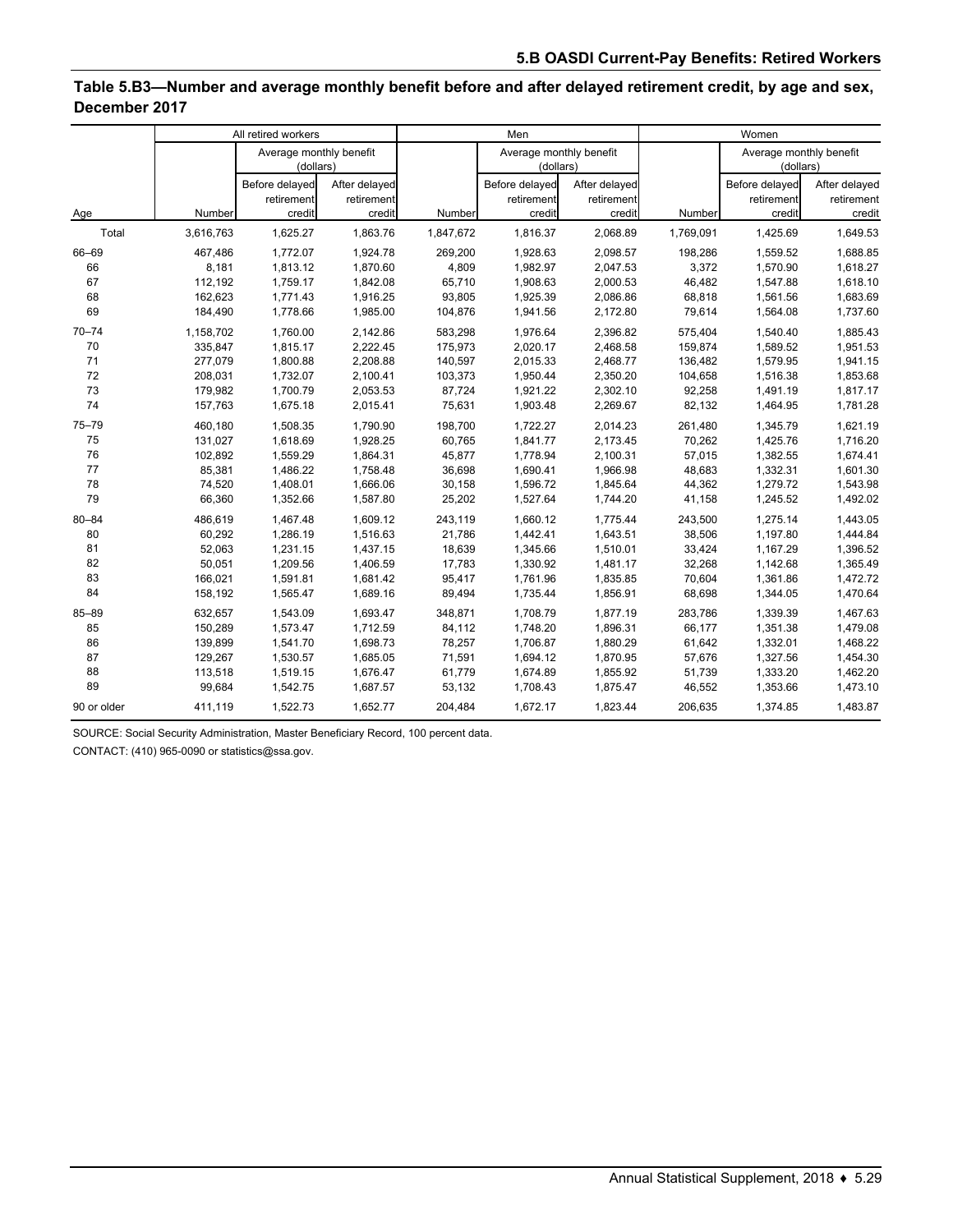#### **Table 5.B4—Number, percentage, and average monthly benefit, by year of entitlement as retired worker and sex, December 2017**

|                        |            | All retired workers        |                               |                                            | Men                 |                            |                                            |                                            | Women               |                            |                               |                                            |
|------------------------|------------|----------------------------|-------------------------------|--------------------------------------------|---------------------|----------------------------|--------------------------------------------|--------------------------------------------|---------------------|----------------------------|-------------------------------|--------------------------------------------|
| Year of<br>entitlement | Number     | Percentage<br>distribution | Cumulative<br>percent-<br>age | Average<br>monthly<br>benefit<br>(dollars) | Number              | Percentage<br>distribution | Cumulative<br>percent-<br>age <sup>s</sup> | Average<br>monthly<br>benefit<br>(dollars) | Number              | Percentage<br>distribution | Cumulative<br>percent-<br>age | Average<br>monthly<br>benefit<br>(dollars) |
| Total                  | 42,446,992 | 100.0                      | $\ldots$                      |                                            | 1,404.15 21,175,568 | 100.0                      | $\ldots$                                   |                                            | 1,565.45 21,271,424 | 100.0                      | $\ldots$                      | 1,243.58                                   |
| 2017                   | 2,719,371  | 6.4                        | 6.4                           | 1.468.98                                   | 1,392,879           | 6.6                        | 6.6                                        | 1.641.89                                   | 1,326,492           | 6.2                        | 6.2                           | 1,287.42                                   |
| 2016                   | 2,722,287  | 6.4                        | 12.8                          | 1,451.04                                   | 1,395,090           | 6.6                        | 13.2                                       | 1,621.15                                   | 1,327,197           | 6.2                        | 12.5                          | 1,272.23                                   |
| 2015                   | 2,614,812  | 6.2                        | 19.0                          | 1,443.57                                   | 1,339,469           | 6.3                        | 19.5                                       | 1,619.27                                   | 1,275,343           | 6.0                        | 18.5                          | 1,259.05                                   |
| 2014                   | 2,557,437  | 6.0                        | 25.0                          | 1,444.31                                   | 1,295,101           | 6.1                        | 25.6                                       | 1,622.18                                   | 1,262,336           | 5.9                        | 24.4                          | 1,261.82                                   |
| 2013                   | 2,541,996  | 6.0                        | 31.0                          | 1,448.84                                   | 1,295,681           | 6.1                        | 31.7                                       | 1,627.55                                   | 1,246,315           | 5.9                        | 30.3                          | 1,263.05                                   |
| 2012                   | 2,438,099  | 5.7                        | 36.7                          | 1,438.22                                   | 1,235,226           | 5.8                        | 37.6                                       | 1.616.44                                   | 1,202,873           | 5.7                        | 35.9                          | 1,255.20                                   |
| 2011                   | 2,255,806  | 5.3                        | 42.1                          | 1,410.96                                   | 1,141,472           | 5.4                        | 43.0                                       | 1,582.02                                   | 1,114,334           | 5.2                        | 41.2                          | 1,235.73                                   |
| 2010                   | 2,240,327  | 5.3                        | 47.3                          | 1,415.04                                   | 1,142,533           | 5.4                        | 48.3                                       | 1,586.59                                   | 1,097,794           | 5.2                        | 46.3                          | 1,236.51                                   |
| 2009                   | 2,279,588  | 5.4                        | 52.7                          | 1,410.53                                   | 1,170,235           | 5.5                        | 53.9                                       | 1,583.06                                   | 1,109,353           | 5.2                        | 51.5                          | 1,228.52                                   |
| 2008                   | 1,842,100  | 4.3                        | 57.0                          | 1,414.51                                   | 928,203             | 4.4                        | 58.3                                       | 1,592.57                                   | 913,897             | 4.3                        | 55.8                          | 1,233.67                                   |
| 2007                   | 1,608,493  | 3.8                        | 60.8                          | 1,411.01                                   | 806,907             | 3.8                        | 62.1                                       | 1,588.66                                   | 801,586             | 3.8                        | 59.6                          | 1,232.19                                   |
| 2006                   | 1,527,772  | 3.6                        | 64.4                          | 1,399.70                                   | 762,837             | 3.6                        | 65.7                                       | 1,575.24                                   | 764,935             | 3.6                        | 63.2                          | 1,224.64                                   |
| 2005                   | 1,494,761  | 3.5                        | 68.0                          | 1,381.64                                   | 746,115             | 3.5                        | 69.2                                       | 1.547.58                                   | 748,646             | 3.5                        | 66.7                          | 1,216.26                                   |
| 2004                   | 1,368,805  | 3.2                        | 71.2                          | 1,388.62                                   | 684,798             | 3.2                        | 72.4                                       | 1,560.09                                   | 684,007             | 3.2                        | 69.9                          | 1,216.95                                   |
| 2003                   | 1,253,189  | 3.0                        | 74.1                          | 1,398.20                                   | 631,245             | 3.0                        | 75.4                                       | 1,569.82                                   | 621,944             | 2.9                        | 72.9                          | 1,224.02                                   |
| 2002                   | 1,207,390  | 2.8                        | 77.0                          | 1,396.85                                   | 613,066             | 2.9                        | 78.3                                       | 1,563.47                                   | 594,324             | 2.8                        | 75.6                          | 1,224.97                                   |
| 2001                   | 1,117,158  | 2.6                        | 79.6                          | 1,369.89                                   | 565,669             | 2.7                        | 81.0                                       | 1,523.12                                   | 551,489             | 2.6                        | 78.2                          | 1,212.73                                   |
| 2000                   | 1,157,489  | 2.7                        | 82.3                          | 1,393.75                                   | 595,648             | 2.8                        | 83.8                                       | 1,551.88                                   | 561,841             | 2.6                        | 80.9                          | 1,226.09                                   |
| 1999                   | 965,464    | 2.3                        | 84.6                          | 1.342.93                                   | 482,979             | 2.3                        | 86.1                                       | 1.480.04                                   | 482,485             | 2.3                        | 83.2                          | 1,205.68                                   |
| 1998                   | 849,159    | 2.0                        | 86.6                          | 1,314.39                                   | 415,846             | 2.0                        | 88.0                                       | 1,435.93                                   | 433,313             | 2.0                        | 85.2                          | 1,197.76                                   |
| 1997                   | 780,817    | 1.8                        | 88.4                          | 1,311.25                                   | 378,616             | 1.8                        | 89.8                                       | 1,424.42                                   | 402,201             | 1.9                        | 87.1                          | 1,204.71                                   |
| 1996                   | 720,977    | 1.7                        | 90.1                          | 1,310.90                                   | 345,387             | 1.6                        | 91.4                                       | 1,413.43                                   | 375,590             | 1.8                        | 88.8                          | 1,216.62                                   |
| 1995                   | 648,603    | 1.5                        | 91.7                          | 1,315.90                                   | 314,218             | 1.5                        | 92.9                                       | 1,410.89                                   | 334,385             | 1.6                        | 90.4                          | 1,226.64                                   |
| 1994                   | 591,329    | 1.4                        | 93.1                          | 1,319.58                                   | 281,086             | 1.3                        | 94.3                                       | 1,409.64                                   | 310,243             | 1.5                        | 91.9                          | 1,237.98                                   |
| 1993                   | 526,962    | 1.2                        | 94.3                          | 1,316.40                                   | 246,597             | 1.2                        | 95.4                                       | 1,396.07                                   | 280,365             | 1.3                        | 93.2                          | 1,246.33                                   |
| 1992                   | 471,340    | 1.1                        | 95.4                          | 1,318.56                                   | 216,667             | 1.0                        | 96.4                                       | 1,389.25                                   | 254,673             | 1.2                        | 94.4                          | 1,258.42                                   |
| 1991                   | 397,444    | 0.9                        | 96.4                          | 1,317.93                                   | 177,289             | 0.8                        | 97.3                                       | 1,380.48                                   | 220,155             | 1.0                        | 95.4                          | 1,267.55                                   |
| 1990                   | 339,939    | 0.8                        | 97.2                          | 1,319.01                                   | 144,151             | 0.7                        | 98.0                                       | 1,381.64                                   | 195,788             | 0.9                        | 96.3                          | 1,272.90                                   |
| 1989                   | 280,738    | 0.7                        | 97.8                          | 1,308.75                                   | 114,155             | 0.5                        | 98.5                                       | 1,357.34                                   | 166,583             | 0.8                        | 97.1                          | 1,275.45                                   |
| 1988                   | 230,278    | 0.5                        | 98.4                          | 1,297.41                                   | 89,338              | 0.4                        | 98.9                                       | 1,330.52                                   | 140,940             | 0.7                        | 97.8                          | 1,276.43                                   |
| 1987                   | 187,022    | 0.4                        | 98.8                          | 1,297.63                                   | 69,445              | 0.3                        | 99.3                                       | 1,324.30                                   | 117,577             | 0.6                        | 98.3                          | 1,281.89                                   |
| 1986                   | 149,820    | 0.4                        | 99.2                          | 1,285.55                                   | 53,415              | 0.3                        | 99.5                                       | 1,291.97                                   | 96,405              | 0.5                        | 98.8                          | 1,282.00                                   |
| 1985                   | 111,031    | 0.3                        | 99.4                          | 1,274.95                                   | 37,034              | 0.2                        | 99.7                                       | 1,258.49                                   | 73,997              | 0.3                        | 99.1                          | 1,283.19                                   |
| 1984                   | 79,810     | 0.2                        | 99.6                          | 1,275.98                                   | 24,758              | 0.1                        | 99.8                                       | 1,241.16                                   | 55,052              | 0.3                        | 99.4                          | 1,291.64                                   |
| 1983                   | 59,184     | 0.1                        | 99.7                          | 1,288.01                                   | 17,193              | 0.1                        | 99.9                                       | 1,240.93                                   | 41,991              | 0.2                        | 99.6                          | 1,307.29                                   |
| 1982                   | 40,201     | 0.1                        | 99.8                          | 1,304.68                                   | 10,673              | 0.1                        | 99.9                                       | 1,253.92                                   | 29,528              | 0.1                        | 99.7                          | 1,323.04                                   |
| 1981                   | 26,129     | 0.1                        | 99.9                          | 1,328.69                                   | 6,323               | (L)                        | 100.0                                      | 1,297.28                                   | 19,806              | 0.1                        | 99.8                          | 1,338.72                                   |
| 1980                   | 17,568     | (L)                        | 99.9                          | 1,340.64                                   | 3,784               | (L)                        | 100.0                                      | 1,324.77                                   | 13,784              | 0.1                        | 99.9                          | 1,344.99                                   |
| 1979                   | 10,931     | (L)                        | 100.0                         | 1,340.43                                   | 2,071               | (L)                        | 100.0                                      | 1,361.38                                   | 8,860               | (L)                        | 99.9                          | 1,335.54                                   |
| Before 1979            | 15,366     | (L)                        | 100.0                         | 1,274.65                                   | 2,369               | (L)                        | 100.0                                      | 1,279.69                                   | 12,997              | 0.1                        | 100.0                         | 1,273.74                                   |

SOURCE: Social Security Administration, Master Beneficiary Record, 100 percent data.

NOTES: Because entitlements can be awarded retroactively, data for current and prior years are subject to revision with each annual update of this table.

Totals do not necessarily equal the sum of rounded components.

 $\ldots$  = not applicable; (L) = less than 0.05 percent.

a. Represents those entitled in specified year or later.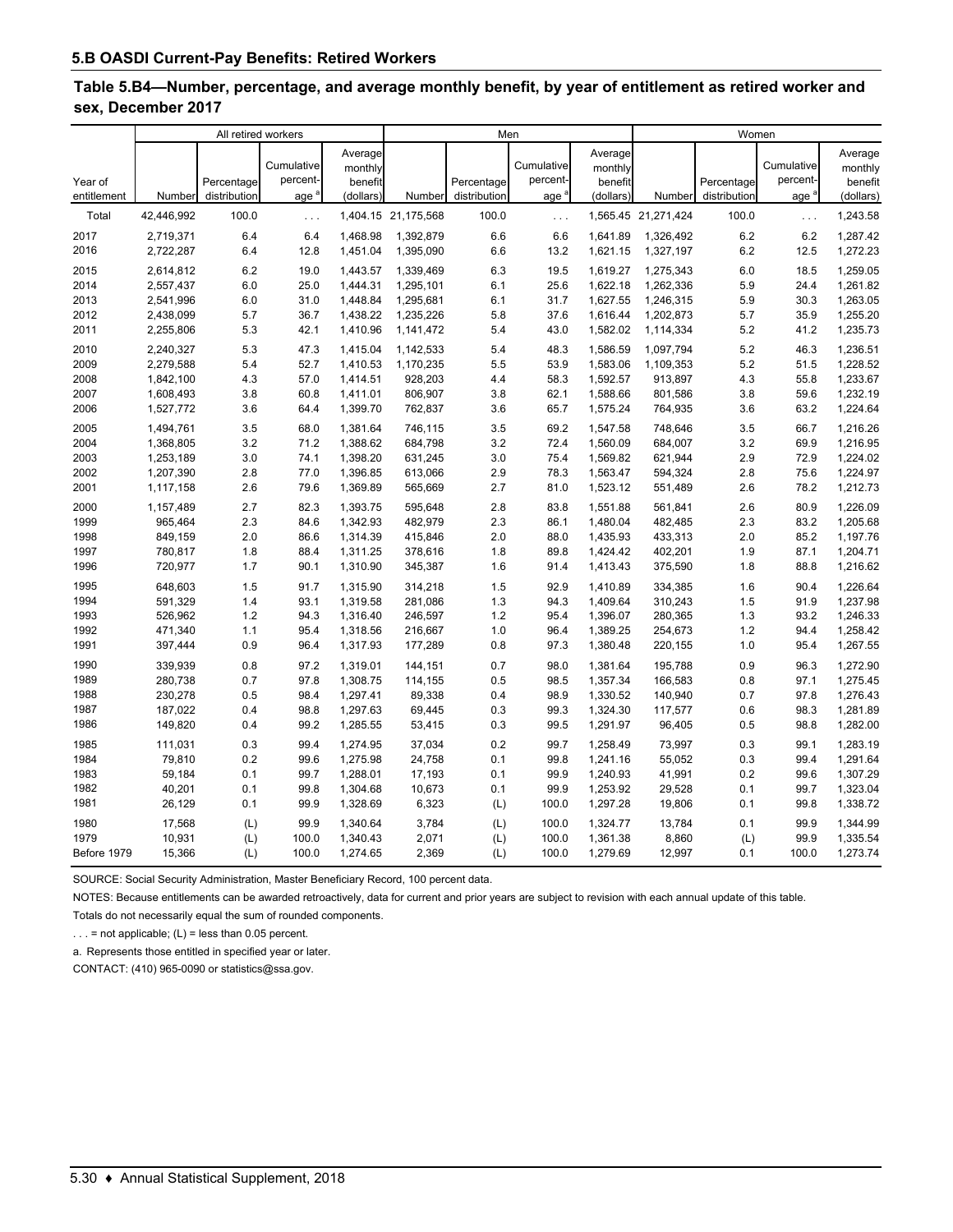# **Table 5.B5—Number, average age, and percentage distribution, by sex and age, December 1940–2017, selected years**

|              |                |             | Percentage distribution |                      |       |           |              |           |             |
|--------------|----------------|-------------|-------------------------|----------------------|-------|-----------|--------------|-----------|-------------|
|              | Number         |             | Total, 62               |                      |       |           |              |           |             |
| Year         | (thousands)    | Average age | or older                | $62 - 64$            | 65-69 | $70 - 74$ | $75 - 79$    | $80 - 84$ | 85 or older |
|              |                |             |                         |                      | Men   |           |              |           |             |
| 1940         | 99             | 68.8        | 100.0                   |                      | 74.4  | 17.4      | 6.4          | 1.6       | 0.2         |
| 1945         | 447            | 71.7        | 100.0                   | $\cdots$<br>$\ldots$ | 39.9  | 40.2      | 15.1         | 4.0       | 0.7         |
| 1950         | 1,469          | 72.2        | 100.0                   | $\cdots$             | 39.1  | 33.7      | 20.2         | 5.9       | 1.2         |
| 1955         | 3,252          | 72.7        | 100.0                   | $\ldots$             | 35.7  | 34.8      | 20.0         | 7.6       | 1.9         |
|              |                | 73.2        |                         |                      | 33.8  | 33.1      |              | 9.0       | 3.1         |
| 1960         | 5,217<br>6,825 | 72.9        | 100.0<br>100.0          | $\ldots$<br>6.9      | 29.7  | 29.5      | 21.1<br>19.9 | 9.9       | 4.1         |
| 1965<br>1970 | 7,688          | 72.6        | 100.0                   | 7.5                  | 30.1  | 26.9      | 19.6         | 10.6      | 5.3         |
|              |                |             |                         |                      |       |           |              |           |             |
| 1975         | 9,163          | 72.3        | 100.0                   | 9.3                  | 32.2  | 25.6      | 17.1         | 10.1      | 5.7         |
| 1980         | 10,461         | 72.2        | 100.0                   | 9.5                  | 32.1  | 25.8      | 16.9         | 9.5       | 6.1         |
| 1985         | 11,817         | 72.3        | 100.0                   | 10.9                 | 30.2  | 25.9      | 17.3         | 9.6       | 6.1         |
| 1986         | 12,080         | 72.4        | 100.0                   | 10.9                 | 30.3  | 25.7      | 17.3         | 9.7       | 6.1         |
| 1987         | 12,295         | 72.4        | 100.0                   | 10.9                 | 30.2  | 25.5      | 17.4         | 9.9       | 6.1         |
| 1988         | 12,483         | 72.4        | 100.0                   | 10.7                 | 30.0  | 25.5      | 17.6         | 10.0      | 6.2         |
| 1989         | 12,718         | 72.5        | 100.0                   | 10.5                 | 30.1  | 25.2      | 17.8         | 10.1      | 6.3         |
| 1990         | 12,985         | 72.5        | 100.0                   | 10.3                 | 30.0  | 25.3      | 17.8         | 10.2      | 6.4         |
| 1991         | 13,227         | 72.6        | 100.0                   | 10.2                 | 29.5  | 25.7      | 17.9         | 10.3      | 6.4         |
| 1992         | 13,474         | 72.7        | 100.0                   | 10.0                 | 29.2  | 25.8      | 17.8         | 10.5      | 6.6         |
| 1993         | 13,649         | 72.8        | 100.0                   | 9.9                  | 28.9  | 25.9      | 17.9         | 10.7      | 6.8         |
| 1994         | 13,795         | 72.8        | 100.0                   | 9.8                  | 28.3  | 26.2      | 17.9         | 10.9      | 6.9         |
| 1995         | 13,915         | 72.9        | 100.0                   | 9.5                  | 28.0  | 26.1      | 18.3         | 11.1      | 7.0         |
| 1996         | 14,012         | 73.1        | 100.0                   | 9.2                  | 27.6  | 25.8      | 18.9         | 11.3      | 7.2         |
| 1997         | 14,126         | 73.2        | 100.0                   | 9.0                  | 27.2  | 25.8      | 19.2         | 11.4      | 7.4         |
| 1998         | 14,206         | 73.3        | 100.0                   | 9.0                  | 26.6  | 25.6      | 19.5         | 11.6      | 7.6         |
| 1999         | 14,329         | 73.3        | 100.0                   | 9.1                  | 26.4  | 25.2      | 19.8         | 11.7      | 7.8         |
|              |                |             |                         |                      |       |           |              |           |             |
| 2000         | 14,772         | 73.2        | 100.0                   | 9.0                  | 27.6  | 24.6      | 19.3         | 11.7      | 7.8         |
| 2001         | 14,930         | 73.3        | 100.0                   | 8.9                  | 27.6  | 24.3      | 19.1         | 12.1      | 7.9         |
| 2002         | 15,070         | 73.3        | 100.0                   | 8.8                  | 27.9  | 24.0      | 19.1         | 12.4      | 7.8         |
| 2003         | 15,254         | 73.3        | 100.0                   | 8.7                  | 27.9  | 23.5      | 19.0         | 12.6      | 8.2         |
| 2004         | 15,438         | 73.4        | 100.0                   | 8.9                  | 27.7  | 23.4      | 18.8         | 12.8      | 8.4         |
| 2005         | 15,654         | 73.4        | 100.0                   | 9.1                  | 27.4  | 23.2      | 18.7         | 12.8      | 8.7         |
| 2006         | 15,869         | 73.5        | 100.0                   | 9.0                  | 27.5  | 23.2      | 18.5         | 12.8      | 9.1         |
| 2007         | 16,112         | 73.5        | 100.0                   | 8.5                  | 27.8  | 23.3      | 18.3         | 12.8      | 9.3         |
| 2008         | 16,456         | 73.5        | 100.0                   | 8.3                  | 28.0  | 23.6      | 17.9         | 12.7      | 9.5         |
| 2009         | 17,067         | 73.4        | 100.0                   | 9.1                  | 28.2  | 23.3      | 17.5         | 12.4      | 9.6         |
| 2010         | 17,582         | 73.4        | 100.0                   | 9.7                  | 28.0  | 23.3      | 17.1         | 12.2      | 9.6         |
| 2011         | 18,043         | 73.4        | 100.0                   | 9.4                  | 28.3  | 23.6      | 17.0         | 12.0      | 9.7         |
| 2012         | 18,560         | 73.4        | 100.0                   | 8.6                  | 28.8  | 24.3      | 16.9         | 11.8      | 9.7         |
| 2013         | 19,099         | 73.4        | 100.0                   | 8.0                  | 29.0  | 24.9      | 17.0         | 11.5      | 9.7         |
| 2014         | 19,602         | 73.4        | 100.0                   | 7.5                  | 29.3  | 25.2      | 17.1         | 11.3      | 9.7         |
| 2015         | 20,090         | 73.5        | 100.0                   | 7.1                  | 29.5  | 25.4      | 17.2         | 11.2      | 9.7         |
| 2016         | 20,616         | 73.5        | 100.0                   | 6.7                  | 28.9  | 26.3      | 17.4         | 11.2      | 9.6         |
| 2017         | 21,176         | 73.6        | 100.0                   | 6.3                  | 27.8  | 27.3      | 18.0         | 11.2      | 9.5         |
|              |                |             |                         |                      |       |           |              |           |             |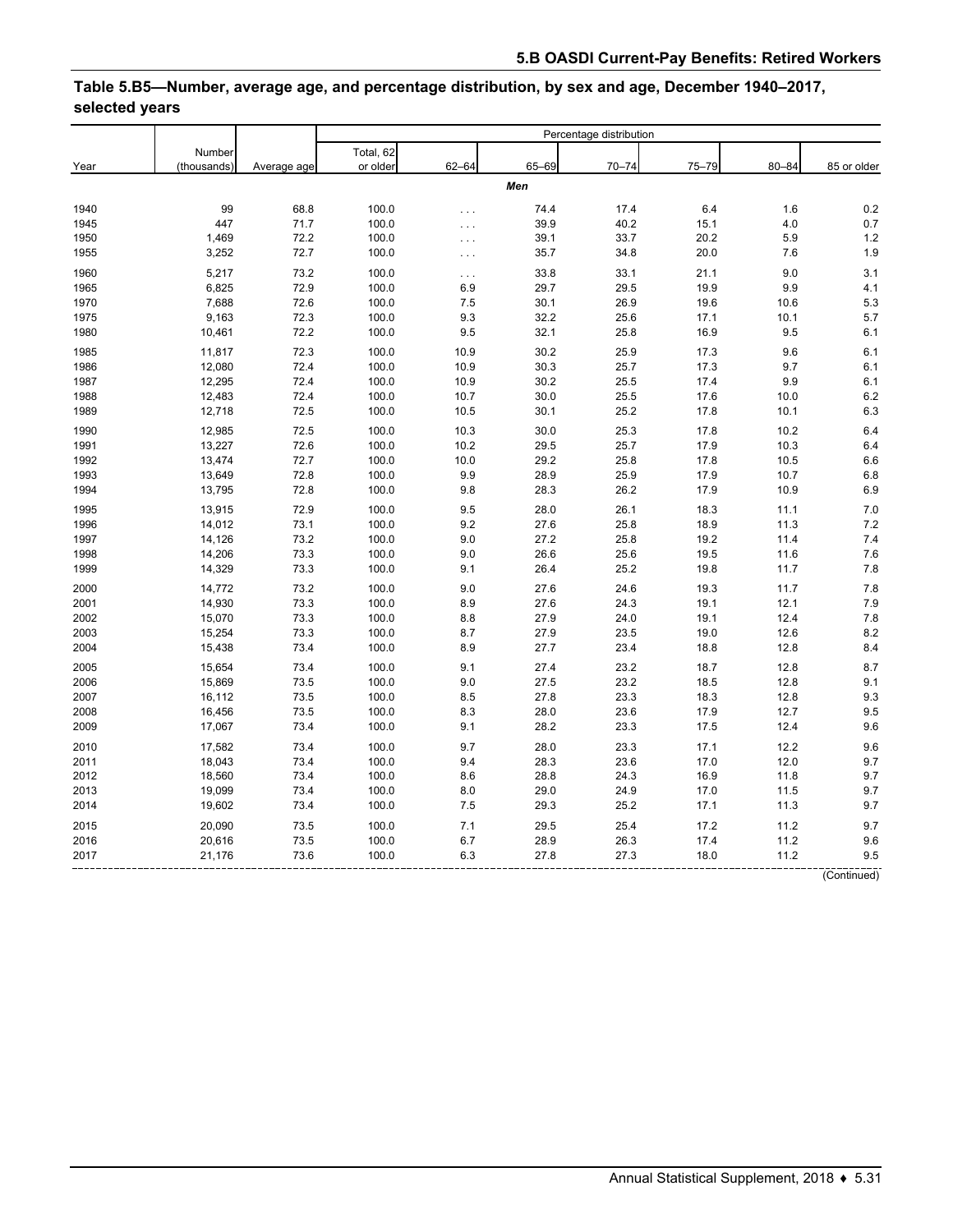# **Table 5.B5—Number, average age, and percentage distribution, by sex and age, December 1940–2017, selected years—***Continued*

|              |             |             | Percentage distribution |                      |              |              |              |           |             |
|--------------|-------------|-------------|-------------------------|----------------------|--------------|--------------|--------------|-----------|-------------|
|              | Number      |             | Total, 62               |                      |              |              |              |           |             |
| Year         | (thousands) | Average age | or older                | $62 - 64$            | 65-69        | $70 - 74$    | $75 - 79$    | $80 - 84$ | 85 or older |
|              |             |             |                         |                      | Women        |              |              |           |             |
| 1940         | 13          | 68.1        | 100.0                   |                      | 82.6         | 12.8         | 3.9          | 0.6       | (L)         |
| 1945         | 71          | 70.8        | 100.0                   | $\cdots$<br>$\cdots$ | 47.1         | 40.0         | 10.2         | 2.3       | 0.3         |
| 1950         | 302         | 71.1        | 100.0                   |                      | 48.4         | 32.9         | 15.0         | 3.2       | 0.5         |
| 1955         | 1,222       | 71.3        | 100.0                   | $\ldots$<br>$\cdots$ | 47.8         | 32.3         | 14.6         | 4.4       | 0.8         |
| 1960         | 2,845       | 71.0        | 100.0                   | 12.6                 | 36.3         | 29.0         | 15.0         | 5.6       | 1.6         |
| 1965         | 4,276       | 71.8        | 100.0                   | 12.2                 | 31.6         | 28.1         | 17.6         | 7.7       | 2.8         |
| 1970         | 5,661       | 72.0        | 100.0                   | 11.5                 | 30.1         | 25.4         | 18.7         | 10.0      | 4.4         |
| 1975         | 7,424       | 72.2        | 100.0                   | 11.8                 | 30.4         | 24.2         | 16.9         | 10.6      | 6.1         |
| 1980         | 9,101       | 72.6        | 100.0                   | 11.2                 | 29.2         | 24.2         | 17.1         | 10.6      | 7.7         |
|              |             | 73.3        | 100.0                   | 11.0                 | 26.9         | 23.9         | 17.9         | 11.4      | 8.8         |
| 1985         | 10,615      |             |                         |                      |              |              |              |           |             |
| 1986         | 10,901      | 73.3        | 100.0                   | 10.8                 | 26.7         | 23.8         | 18.0         | 11.7      | 9.0         |
| 1987         | 11,145      | 73.4        | 100.0                   | 10.7                 | 26.4         | 23.6         | 18.1         | 11.9      | 9.3         |
| 1988<br>1989 | 11,944      | 73.5        | 100.0                   | 10.5                 | 26.0<br>26.1 | 23.6<br>23.1 | 18.2<br>18.4 | 12.2      | 9.5<br>9.8  |
|              | 11,608      | 73.6        | 100.0                   | 10.2                 |              |              |              | 12.4      |             |
| 1990         | 11,842      | 73.7        | 100.0                   | 9.9                  | 25.9         | 23.0         | 18.5         | 12.5      | 10.2        |
| 1991         | 12,048      | 73.9        | 100.0                   | 9.5                  | 25.4         | 23.2         | 18.6         | 12.7      | 10.5        |
| 1992         | 12,272      | 74.0        | 100.0                   | 9.3                  | 25.2         | 23.1         | 18.5         | 12.9      | 10.9        |
| 1993         | 12,447      | 74.1        | 100.0                   | 9.0                  | 24.9         | 23.0         | 18.6         | 13.1      | 11.3        |
| 1994         | 12,607      | 74.2        | 100.0                   | 9.0                  | 24.3         | 23.2         | 18.4         | 13.4      | 11.6        |
| 1995         | 12,757      | 74.3        | 100.0                   | 8.8                  | 24.0         | 23.2         | 18.5         | 13.5      | 11.9        |
| 1996         | 12,887      | 74.4        | 100.0                   | 8.7                  | 23.6         | 22.9         | 18.8         | 13.7      | 12.2        |
| 1997         | 13,155      | 74.5        | 100.0                   | 8.6                  | 23.2         | 23.0         | 19.0         | 13.8      | 12.5        |
| 1998         | 13,304      | 74.6        | 100.0                   | 8.7                  | 22.8         | 22.8         | 19.0         | 13.9      | 12.8        |
| 1999         | 13,453      | 74.6        | 100.0                   | 8.8                  | 22.8         | 22.3         | 19.3         | 13.8      | 13.0        |
| 2000         | 13,734      | 74.6        | 100.0                   | 8.9                  | 23.4         | 21.9         | 19.1         | 13.8      | 13.0        |
| 2001         | 13,912      | 74.6        | 100.0                   | 8.9                  | 23.6         | 21.6         | 18.8         | 13.9      | 13.1        |
| 2002         | 14,096      | 74.6        | 100.0                   | 8.8                  | 23.9         | 21.3         | 18.7         | 14.0      | 13.3        |
| 2003         | 14,294      | 74.5        | 100.0                   | 8.8                  | 24.3         | 21.0         | 18.5         | 14.0      | 13.4        |
| 2004         | 14,534      | 74.5        | 100.0                   | 9.0                  | 24.4         | 20.9         | 18.1         | 14.1      | 13.4        |
| 2005         | 14,821      | 74.5        | 100.0                   | 9.4                  | 24.4         | 20.8         | 17.8         | 14.1      | 13.5        |
| 2006         | 15,107      | 74.5        | 100.0                   | 9.4                  | 24.8         | 20.9         | 17.5         | 13.9      | 13.7        |
| 2007         | 15,416      | 74.5        | 100.0                   | 9.0                  | 25.3         | 21.1         | 17.2         | 13.7      | 13.8        |
| 2008         | 15,818      | 74.4        | 100.0                   | 8.9                  | 25.8         | 21.5         | 16.7         | 13.5      | 13.7        |
| 2009         | 16,447      | 74.2        | 100.0                   | 9.6                  | 26.1         | 21.4         | 16.3         | 12.9      | 13.6        |
| 2010         | 17,011      | 74.1        | 100.0                   | 10.2                 | 26.0         | 21.5         | 16.1         | 12.6      | 13.5        |
| 2011         | 17,557      | 74.1        | 100.0                   | 10.0                 | 26.5         | 21.9         | 16.0         | 12.2      | 13.4        |
| 2012         | 18,161      | 74.0        | 100.0                   | 9.3                  | 27.1         | 22.6         | 15.9         | 11.9      | 13.2        |
| 2013         | 18,793      | 74.0        | 100.0                   | 8.8                  | 27.5         | 23.3         | 16.1         | 11.5      | 12.9        |
| 2014         | 19,407      | 74.0        | 100.0                   | 8.3                  | 27.9         | 23.7         | 16.2         | 11.3      | 12.7        |
| 2015         | 19,999      | 74.0        | 100.0                   | 7.8                  | 28.3         | 23.9         | 16.4         | 11.2      | 12.5        |
| 2016         | 20,617      | 74.0        | 100.0                   | 7.4                  | 27.8         | 24.8         | 16.7         | 11.1      | 12.2        |
| 2017         | 21,271      | 74.1        | 100.0                   | 6.9                  | 26.8         | 25.8         | 17.3         | 11.2      | 12.0        |

SOURCE: Social Security Administration, Master Beneficiary Record. Data for 1988 and 1990–2005 are based on a 10 percent sample. All other years are 100 percent data.

NOTES: Totals do not necessarily equal the sum of rounded components.

 $\ldots$  = not applicable; (L) = less than 0.05 percent.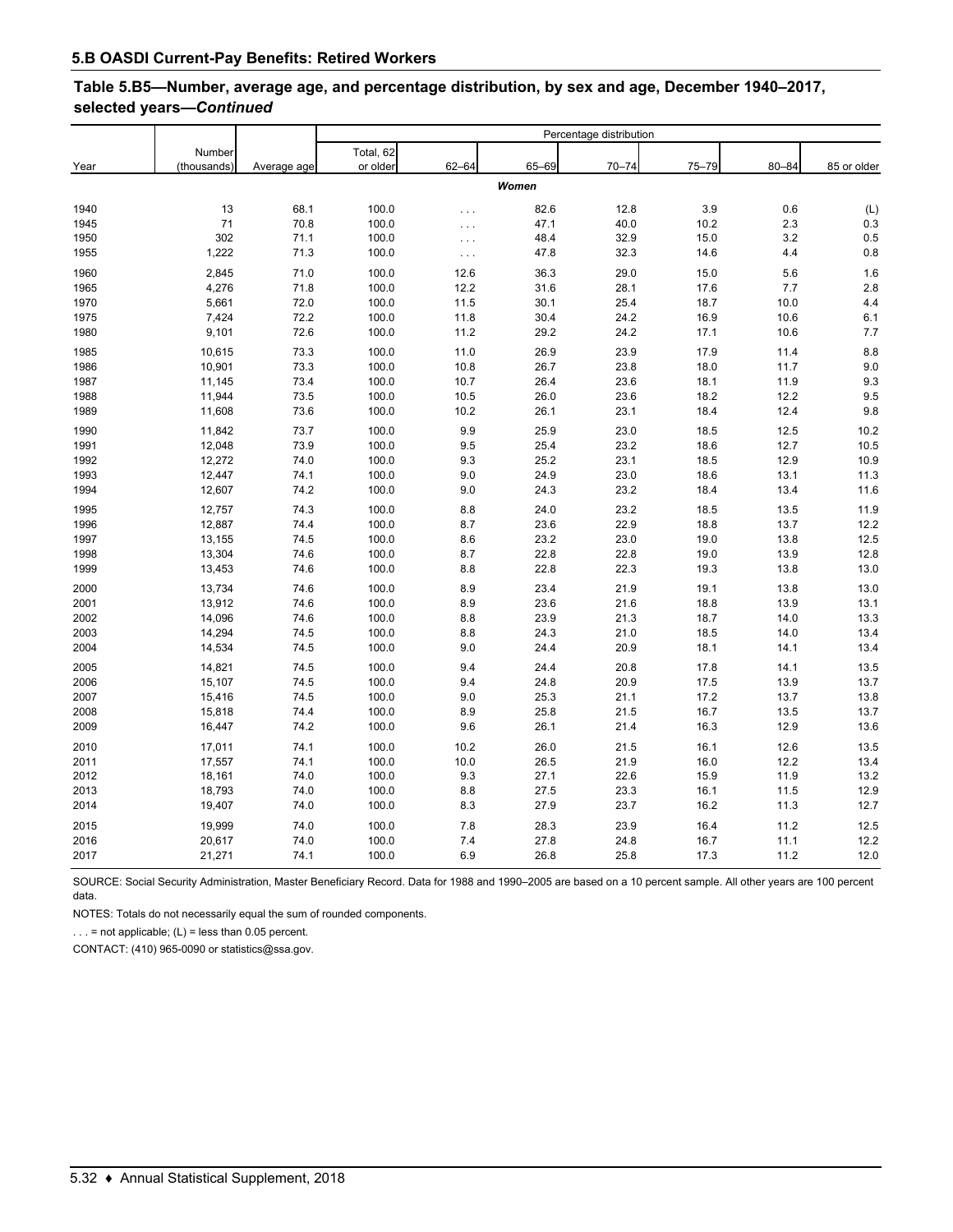# **Table 5.B6—Number and percentage distribution with and without reduction for early retirement, by sex and monthly benefit, December 2017**

|                                   | Total      |         | With reduction for early retirement |         | Without reduction for early retirement |         |
|-----------------------------------|------------|---------|-------------------------------------|---------|----------------------------------------|---------|
| Sex and monthly benefit (dollars) | Number     | Percent | Number                              | Percent | Number                                 | Percent |
| All retired workers               | 42,446,992 | 100.0   | 29,561,858                          | 100.0   | 12,885,134                             | 100.0   |
| Less than 300.00                  | 920,558    | 2.2     | 704,903                             | 2.4     | 215,655                                | 1.7     |
| 300.00-349.90                     | 335,661    | 0.8     | 261,222                             | 0.9     | 74,439                                 | 0.6     |
| 350.00-399.90                     | 343,779    | 0.8     | 263,913                             | 0.9     | 79,866                                 | 0.6     |
| 400.00-449.90                     | 353,515    | 0.8     | 268,246                             | 0.9     | 85,269                                 | 0.7     |
| 450.00-499.90                     | 360,593    | 0.8     | 277,848                             | 0.9     | 82,745                                 | 0.6     |
| 500.00-549.90                     | 400,738    | 0.9     | 316,456                             | 1.1     | 84,282                                 | 0.7     |
| 550.00-599.90                     | 548,167    | 1.3     | 460,884                             | 1.6     | 87,283                                 | 0.7     |
| 600.00-649.90                     | 725,836    | 1.7     | 619,848                             | 2.1     | 105,988                                | 0.8     |
| 650.00-699.90                     | 841,915    | 2.0     | 713,832                             | 2.4     | 128,083                                | 1.0     |
| 700.00-749.90                     | 993,865    | 2.3     | 842,912                             | 2.9     | 150,953                                | 1.2     |
| 750.00-799.90                     | 1,145,840  | 2.7     | 942,771                             | 3.2     | 203,069                                | 1.6     |
| 800.00-849.90                     | 1,234,248  | 2.9     | 1,011,948                           | 3.4     | 222,300                                | 1.7     |
| 850.00-899.90                     | 1,273,931  | 3.0     | 1,040,610                           | 3.5     | 233,321                                | 1.8     |
| 900.00-949.90                     | 1,264,379  | 3.0     | 1,013,430                           | 3.4     | 250,949                                | 1.9     |
| 950.00-999.90                     | 1,223,246  | 2.9     | 961,085                             | 3.3     | 262,161                                | 2.0     |
| 1,000.00-1,049.90                 | 1,200,043  | 2.8     | 922,666                             | 3.1     | 277,377                                | 2.2     |
| 1,050.00-1,099.90                 | 1,184,554  | 2.8     | 898,351                             | 3.0     | 286,203                                | 2.2     |
| 1,100.00-1,149.90                 | 1,176,480  | 2.8     | 884,857                             | 3.0     | 291,623                                | 2.3     |
| 1,150.00-1,199.90                 | 1,174,628  | 2.8     | 879,171                             | 3.0     | 295,457                                | 2.3     |
| 1,200.00-1,249.90                 | 1,182,273  | 2.8     | 881,102                             | 3.0     | 301,171                                | 2.3     |
| 1,250.00-1,299.90                 | 1,197,553  | 2.8     | 890,225                             | 3.0     | 307,328                                | 2.4     |
| 1,300.00-1,349.90                 | 1,207,175  | 2.8     | 893,352                             | 3.0     | 313,823                                | 2.4     |
| 1,350.00-1,399.90                 | 1,226,181  | 2.9     | 907,195                             | 3.1     | 318,986                                | 2.5     |
| 1,400.00-1,449.90                 | 1,281,200  | 3.0     | 978,997                             | 3.3     | 302,203                                | 2.3     |
| 1,450.00-1,499.90                 | 1,324,713  | 3.1     | 1,016,927                           | 3.4     | 307,786                                | 2.4     |
| 1,500.00-1,549.90                 | 1,270,314  | 3.0     | 963,213                             | 3.3     | 307,101                                | 2.4     |
| 1,550.00-1,599.90                 | 1,326,366  | 3.1     | 1,018,360                           | 3.4     | 308,006                                | 2.4     |
| 1,600.00-1,649.90                 | 1,375,967  | 3.2     | 1,071,824                           | 3.6     | 304,143                                | 2.4     |
| 1,650.00-1,699.90                 | 1,326,892  | 3.1     | 1,023,470                           | 3.5     | 303,422                                | 2.4     |
| 1,700.00-1,749.90                 | 1,275,471  | 3.0     | 964,434                             | 3.3     | 311,037                                | 2.4     |
| 1,750.00-1,799.90                 | 1,223,663  | 2.9     | 893,997                             | 3.0     | 329,666                                | 2.6     |
| 1,800.00-1,849.90                 | 1,116,159  | 2.6     | 790,940                             | 2.7     | 325,219                                | 2.5     |
| 1,850.00-1,899.90                 | 980,999    | 2.3     | 670,458                             | 2.3     | 310,541                                | 2.4     |
| 1,900.00-1,949.90                 | 850,875    | 2.0     | 548,998                             | 1.9     | 301,877                                | 2.3     |
| 1,950.00-1,999.90                 | 762,559    | 1.8     | 469,562                             | 1.6     | 292,997                                | 2.3     |
| 2,000.00-2,049.90                 | 689.247    | 1.6     | 403,240                             | 1.4     | 286,007                                | 2.2     |
| 2,050.00-2,099.90                 | 686,927    | 1.6     | 350,821                             | 1.2     | 336,106                                | 2.6     |
| 2,100.00-2,149.90                 | 660,812    | 1.6     | 294,854                             | 1.0     | 365,958                                | 2.8     |
| 2,150.00-2,199.90                 | 592,532    | 1.4     | 246,513                             | 0.8     | 346,019                                | 2.7     |
| 2,200.00-2,249.90                 | 522,358    | 1.2     | 204,509                             | 0.7     | 317,849                                | 2.5     |
| 2,250.00-2,299.90                 | 469,089    | 1.1     | 175,259                             | 0.6     | 293,830                                | $2.3\,$ |
| 2,300.00-2,349.90                 | 417,055    | 1.0     | 146,402                             | 0.5     | 270,653                                | 2.1     |
| 2,350.00-2,399.90                 | 373,964    | 0.9     | 120,860                             | 0.4     | 253,104                                | $2.0\,$ |
| 2,400.00-2,449.90                 | 334,216    | 0.8     | 98,636                              | 0.3     | 235,580                                | 1.8     |
| 2,450.00-2,499.90                 | 301,465    | 0.7     | 78,699                              | 0.3     | 222,766                                | 1.7     |
| 2,500.00-2,549.90                 | 271,436    | 0.6     | 60,161                              | 0.2     | 211,275                                | 1.6     |
| 2,550.00-2,599.90                 | 248,829    | 0.6     | 41,498                              | 0.1     | 207,331                                | 1.6     |
| 2,600.00 or more                  | 1,248,726  | 2.9     | 72,399                              | 0.2     | 1,176,327                              | 9.1     |
| Average benefit (dollars)         | 1,404.15   |         | 1,280.55                            |         | 1,687.73                               |         |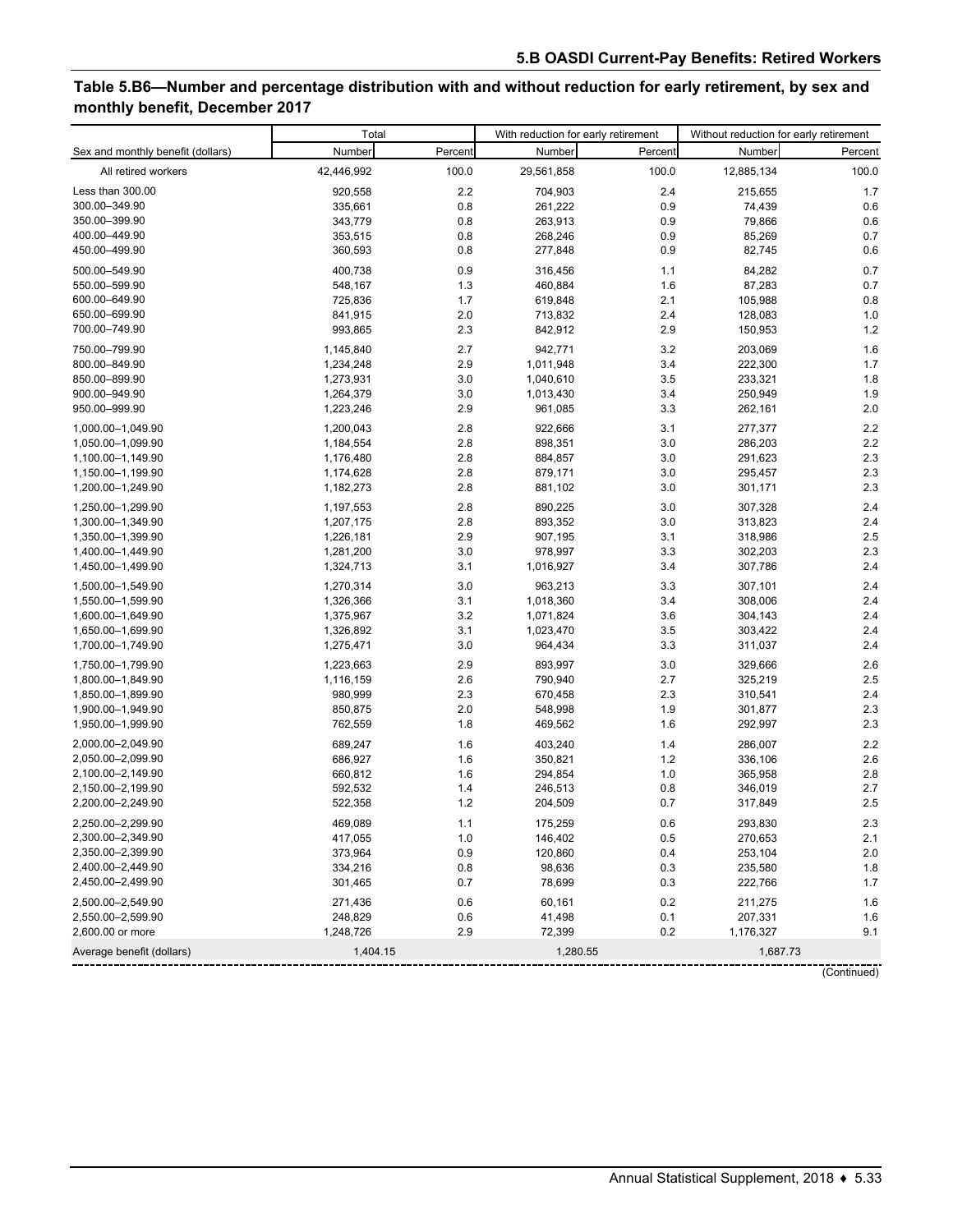# **Table 5.B6—Number and percentage distribution with and without reduction for early retirement, by sex and monthly benefit, December 2017—***Continued*

|                                   | Total      |         | With reduction for early retirement |         | Without reduction for early retirement |         |
|-----------------------------------|------------|---------|-------------------------------------|---------|----------------------------------------|---------|
| Sex and monthly benefit (dollars) | Number     | Percent | Number                              | Percent | Number                                 | Percent |
| Men                               | 21,175,568 | 100.0   | 14, 141, 387                        | 100.0   | 7,034,181                              | 100.0   |
| Less than 300.00                  | 450,589    | 2.1     | 343,412                             | 2.4     | 107,177                                | 1.5     |
| 300.00-349.90                     | 164,308    | 0.8     | 127,701                             | 0.9     | 36,607                                 | 0.5     |
| 350.00-399.90                     | 163,515    | 0.8     | 124,183                             | 0.9     | 39,332                                 | 0.6     |
| 400.00-449.90                     | 161,718    | 0.8     | 120,220                             | 0.9     | 41,498                                 | 0.6     |
| 450.00-499.90                     | 156,688    | 0.7     | 117,398                             | 0.8     | 39,290                                 | 0.6     |
| 500.00-549.90                     | 161,127    | 0.8     | 122,385                             | 0.9     | 38,742                                 | 0.6     |
| 550.00-599.90                     | 207,475    | 1.0     | 168,979                             | 1.2     | 38,496                                 | 0.5     |
| 600.00-649.90                     | 261,692    | 1.2     | 217,811                             | 1.5     | 43,881                                 | 0.6     |
| 650.00-699.90                     | 279,366    | 1.3     | 228,689                             | 1.6     | 50,677                                 | 0.7     |
| 700.00-749.90                     | 302,000    | 1.4     | 244,388                             | 1.7     | 57,612                                 | 0.8     |
| 750.00-799.90                     | 327,171    | 1.5     | 250,624                             | 1.8     | 76,547                                 | 1.1     |
| 800.00-849.90                     | 339,484    | 1.6     | 257,269                             | 1.8     | 82,215                                 | 1.2     |
| 850.00-899.90                     | 350,481    | 1.7     | 266,467                             | 1.9     | 84,014                                 | 1.2     |
| 900.00-949.90                     | 365,329    | 1.7     | 275,990                             | 2.0     | 89,339                                 | 1.3     |
| 950.00-999.90                     | 376,979    | 1.8     | 285,335                             | 2.0     | 91,644                                 | 1.3     |
| 1.000.00-1.049.90                 | 395,495    | 1.9     | 299,836                             | 2.1     | 95,659                                 | 1.4     |
| 1,050.00-1,099.90                 | 415,676    | 2.0     | 316,784                             | 2.2     | 98,892                                 | 1.4     |
| 1,100.00-1,149.90                 | 436,478    | 2.1     | 333,542                             | 2.4     | 102,936                                | 1.5     |
| 1,150.00-1,199.90                 | 457,627    | 2.2     | 351,838                             | 2.5     | 105,789                                | 1.5     |
| 1,200.00-1,249.90                 | 483,297    | 2.3     | 373,983                             | 2.6     | 109,314                                | 1.6     |
| 1,250.00-1,299.90                 | 510,591    | 2.4     | 397,199                             | 2.8     | 113,392                                | 1.6     |
| 1,300.00-1,349.90                 | 534,990    | 2.5     | 417,890                             | 3.0     | 117,100                                | 1.7     |
| 1,350.00-1,399.90                 | 568,697    | 2.7     | 447,174                             | 3.2     | 121,523                                | 1.7     |
| 1,400.00-1,449.90                 | 645,026    | 3.0     | 520,443                             | 3.7     | 124,583                                | 1.8     |
| 1,450.00-1,499.90                 | 685,183    | 3.2     | 554,663                             | 3.9     | 130,520                                | 1.9     |
| 1,500.00-1,549.90                 | 676,741    | 3.2     | 541,448                             | 3.8     | 135,293                                | 1.9     |
| 1,550.00-1,599.90                 | 750,534    | 3.5     | 608,206                             | 4.3     | 142,328                                | 2.0     |
| 1,600.00-1,649.90                 | 817,885    | 3.9     | 671,962                             | 4.8     | 145,923                                | 2.1     |
| 1,650.00-1,699.90                 | 819,453    | 3.9     | 667,438                             | 4.7     | 152,015                                | 2.2     |
| 1,700.00-1,749.90                 | 801,372    | 3.8     | 638,879                             | 4.5     | 162,493                                | 2.3     |
| 1,750.00-1,799.90                 | 782,329    | 3.7     | 601,061                             | 4.3     | 181,268                                | 2.6     |
| 1,800.00-1,849.90                 | 728,100    | 3.4     | 542,121                             | 3.8     | 185,979                                | 2.6     |
| 1,850.00-1,899.90                 | 645,023    | 3.0     | 462,178                             | 3.3     | 182,845                                | 2.6     |
| 1,900.00-1,949.90                 | 554,482    | 2.6     | 371,243                             | 2.6     | 183,239                                | 2.6     |
| 1,950.00-1,999.90                 | 496,638    | 2.3     | 314,223                             | 2.2     | 182,415                                | 2.6     |
| 2,000.00-2,049.90                 | 450,159    | 2.1     | 268,510                             | 1.9     | 181,649                                | 2.6     |
| 2,050.00-2,099.90                 | 453,340    | 2.1     | 233,212                             | 1.6     | 220,128                                | 3.1     |
| 2,100.00-2,149.90                 | 442,888    | 2.1     | 198,166                             | 1.4     | 244,722                                | 3.5     |
| 2,150.00-2,199.90                 | 405,517    | 1.9     | 168,638                             | 1.2     | 236,879                                | 3.4     |
| 2,200.00-2,249.90                 | 363,462    | 1.7     | 142,102                             | 1.0     | 221,360                                | 3.1     |
| 2,250.00-2,299.90                 | 331,862    | 1.6     | 123,248                             | $0.9\,$ | 208,614                                | $3.0\,$ |
| 2,300.00-2,349.90                 | 300,507    | 1.4     | 103,886                             | 0.7     | 196,621                                | 2.8     |
| 2,350.00-2,399.90                 | 274,694    | 1.3     | 87,231                              | 0.6     | 187,463                                | 2.7     |
| 2,400.00-2,449.90                 | 249,835    | 1.2     | 71,388                              | 0.5     | 178,447                                | 2.5     |
| 2,450.00-2,499.90                 | 229,263    | 1.1     | 56,796                              | 0.4     | 172,467                                | 2.5     |
| 2,500.00-2,549.90                 | 210,193    | 1.0     | 43,042                              | 0.3     | 167,151                                | 2.4     |
| 2,550.00-2,599.90                 | 197,120    | 0.9     | 28,532                              | 0.2     | 168,588                                | 2.4     |
| 2,600.00 or more                  | 993,189    | 4.7     | 33,674                              | 0.2     | 959,515                                | 13.6    |
| Average benefit (dollars)         | 1,565.45   |         | 1,413.90                            |         | 1,870.13                               |         |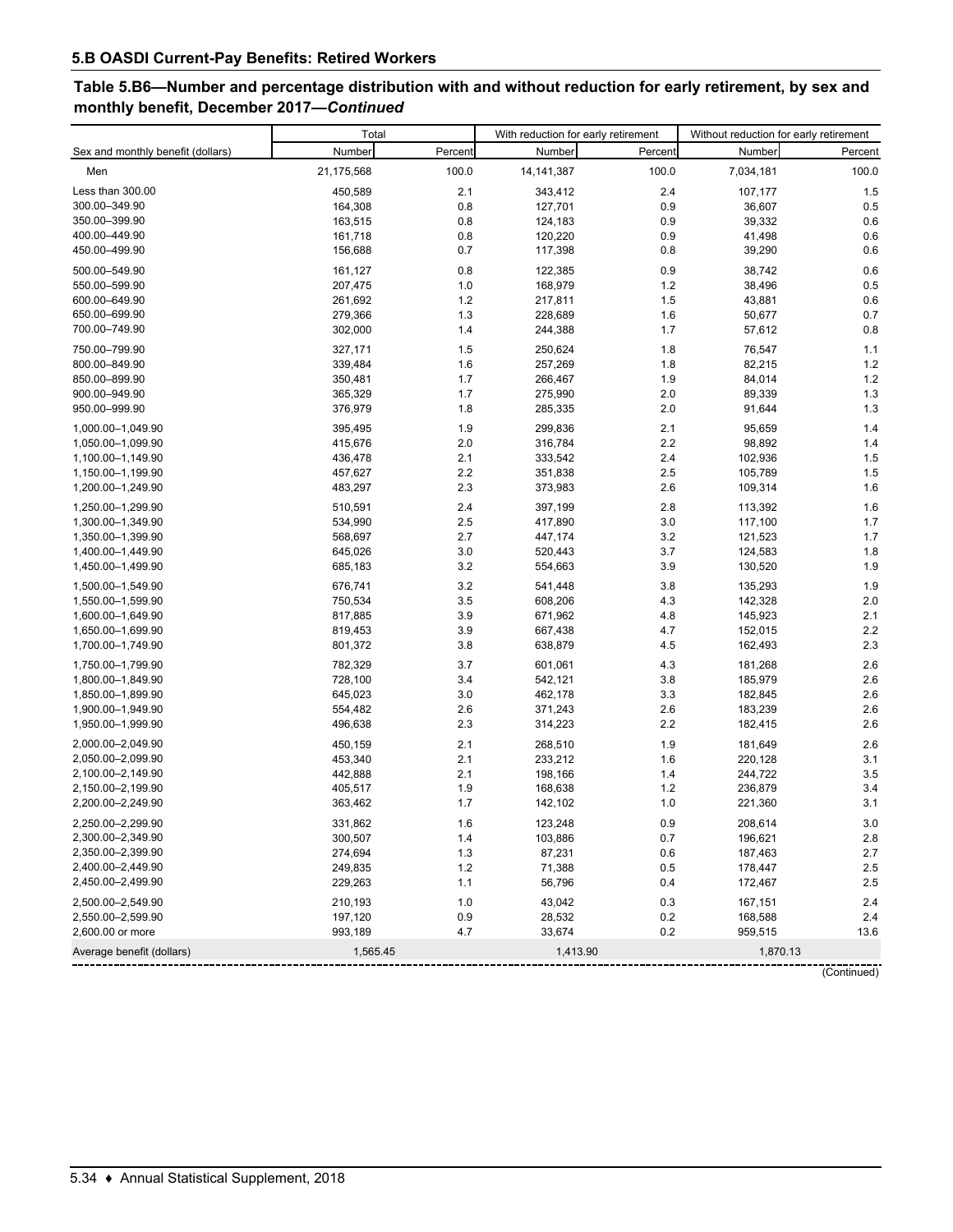# **Table 5.B6—Number and percentage distribution with and without reduction for early retirement, by sex and monthly benefit, December 2017—***Continued*

|                                   | Total      |         | With reduction for early retirement |         | Without reduction for early retirement |         |
|-----------------------------------|------------|---------|-------------------------------------|---------|----------------------------------------|---------|
| Sex and monthly benefit (dollars) | Number     | Percent | Number                              | Percent | Number                                 | Percent |
| Women                             | 21,271,424 | 100.0   | 15,420,471                          | 100.0   | 5,850,953                              | 100.0   |
| Less than 300.00                  | 469,969    | 2.2     | 361,491                             | 2.3     | 108,478                                | 1.9     |
| 300.00-349.90                     | 171,353    | 0.8     | 133,521                             | 0.9     | 37,832                                 | 0.6     |
| 350.00-399.90                     | 180,264    | 0.8     | 139,730                             | 0.9     | 40,534                                 | 0.7     |
| 400.00-449.90                     | 191,797    | 0.9     | 148,026                             | 1.0     | 43,771                                 | 0.7     |
| 450.00–499.90                     | 203,905    | 1.0     | 160,450                             | 1.0     | 43,455                                 | 0.7     |
| 500.00-549.90                     | 239,611    | 1.1     | 194,071                             | 1.3     | 45,540                                 | 0.8     |
| 550.00-599.90                     | 340,692    | 1.6     | 291,905                             | 1.9     | 48,787                                 | 0.8     |
| 600.00-649.90                     | 464,144    | 2.2     | 402,037                             | 2.6     | 62,107                                 | 1.1     |
| 650.00-699.90                     | 562,549    | 2.6     | 485,143                             | 3.1     | 77,406                                 | 1.3     |
| 700.00-749.90                     | 691,865    | 3.3     | 598,524                             | 3.9     | 93,341                                 | 1.6     |
| 750.00-799.90                     | 818,669    | 3.8     | 692,147                             | 4.5     | 126,522                                | 2.2     |
| 800.00-849.90                     | 894,764    | 4.2     | 754,679                             | 4.9     | 140,085                                | 2.4     |
| 850.00-899.90                     | 923,450    | 4.3     | 774,143                             | 5.0     | 149,307                                | 2.6     |
| 900.00-949.90                     | 899,050    | 4.2     | 737,440                             | 4.8     | 161,610                                | 2.8     |
| 950.00-999.90                     | 846,267    | 4.0     | 675,750                             | 4.4     | 170,517                                | 2.9     |
| 1,000.00-1,049.90                 | 804,548    | 3.8     | 622,830                             | 4.0     | 181,718                                | 3.1     |
| 1,050.00-1,099.90                 | 768,878    | 3.6     | 581,567                             | 3.8     | 187,311                                | 3.2     |
| 1,100.00-1,149.90                 | 740,002    | 3.5     | 551,315                             | 3.6     | 188,687                                | 3.2     |
| 1,150.00-1,199.90                 | 717,001    | 3.4     | 527,333                             | 3.4     | 189,668                                | 3.2     |
| 1,200.00-1,249.90                 | 698,976    | 3.3     | 507,119                             | 3.3     | 191,857                                | 3.3     |
| 1,250.00-1,299.90                 | 686,962    | 3.2     | 493,026                             | 3.2     | 193,936                                | 3.3     |
| 1,300.00-1,349.90                 | 672,185    | 3.2     | 475,462                             | 3.1     | 196,723                                | 3.4     |
| 1,350.00-1,399.90                 | 657,484    | 3.1     | 460,021                             | 3.0     | 197,463                                | 3.4     |
| 1,400.00-1,449.90                 | 636,174    | 3.0     | 458,554                             | 3.0     | 177,620                                | 3.0     |
| 1,450.00-1,499.90                 | 639,530    | 3.0     | 462,264                             | 3.0     | 177,266                                | 3.0     |
| 1,500.00-1,549.90                 | 593,573    | 2.8     | 421,765                             | 2.7     | 171,808                                | 2.9     |
| 1,550.00-1,599.90                 | 575,832    | 2.7     | 410,154                             | 2.7     | 165,678                                | 2.8     |
| 1,600.00-1,649.90                 | 558,082    | 2.6     | 399,862                             | 2.6     | 158,220                                | 2.7     |
| 1,650.00-1,699.90                 | 507,439    | 2.4     | 356,032                             | 2.3     | 151,407                                | 2.6     |
| 1,700.00-1,749.90                 | 474,099    | 2.2     | 325,555                             | 2.1     | 148,544                                | 2.5     |
| 1,750.00-1,799.90                 | 441,334    | 2.1     | 292,936                             | 1.9     | 148,398                                | 2.5     |
| 1,800.00-1,849.90                 | 388,059    | 1.8     | 248,819                             | 1.6     | 139,240                                | 2.4     |
| 1,850.00-1,899.90                 | 335,976    | 1.6     | 208,280                             | 1.4     | 127,696                                | 2.2     |
| 1,900.00-1,949.90                 | 296,393    | 1.4     | 177,755                             | $1.2$   | 118,638                                | 2.0     |
| 1,950.00-1,999.90                 | 265,921    | 1.3     | 155,339                             | 1.0     | 110,582                                | 1.9     |
| 2,000.00-2,049.90                 | 239,088    | 1.1     | 134,730                             | 0.9     | 104,358                                | 1.8     |
| 2,050.00-2,099.90                 | 233,587    | 1.1     | 117,609                             | 0.8     | 115,978                                | 2.0     |
| 2,100.00-2,149.90                 | 217,924    | 1.0     | 96,688                              | 0.6     | 121,236                                | 2.1     |
| 2,150.00-2,199.90                 | 187,015    | 0.9     | 77,875                              | 0.5     | 109,140                                | 1.9     |
| 2,200.00-2,249.90                 | 158,896    | 0.7     | 62,407                              | 0.4     | 96,489                                 | 1.6     |
| 2,250.00-2,299.90                 | 137,227    | $0.6\,$ | 52,011                              | $0.3\,$ | 85,216                                 | 1.5     |
| 2,300.00-2,349.90                 | 116,548    | 0.5     | 42,516                              | 0.3     | 74,032                                 | 1.3     |
| 2,350.00-2,399.90                 | 99,270     | 0.5     | 33,629                              | 0.2     | 65,641                                 | 1.1     |
| 2,400.00-2,449.90                 | 84,381     | 0.4     | 27,248                              | 0.2     | 57,133                                 | 1.0     |
| 2,450.00-2,499.90                 | 72,202     | 0.3     | 21,903                              | 0.1     | 50,299                                 | 0.9     |
| 2,500.00-2,549.90                 | 61,243     | 0.3     | 17,119                              | 0.1     | 44,124                                 | 0.8     |
| 2,550.00-2,599.90                 | 51,709     | 0.2     | 12,966                              | 0.1     | 38,743                                 | 0.7     |
| 2,600.00 or more                  | 255,537    | $1.2$   | 38,725                              | 0.3     | 216,812                                | 3.7     |
| Average benefit (dollars)         | 1,243.58   |         | 1,158.27                            |         | 1,468.43                               |         |

SOURCE: Social Security Administration, Master Beneficiary Record, 100 percent data.

NOTE: Totals do not necessarily equal the sum of rounded components.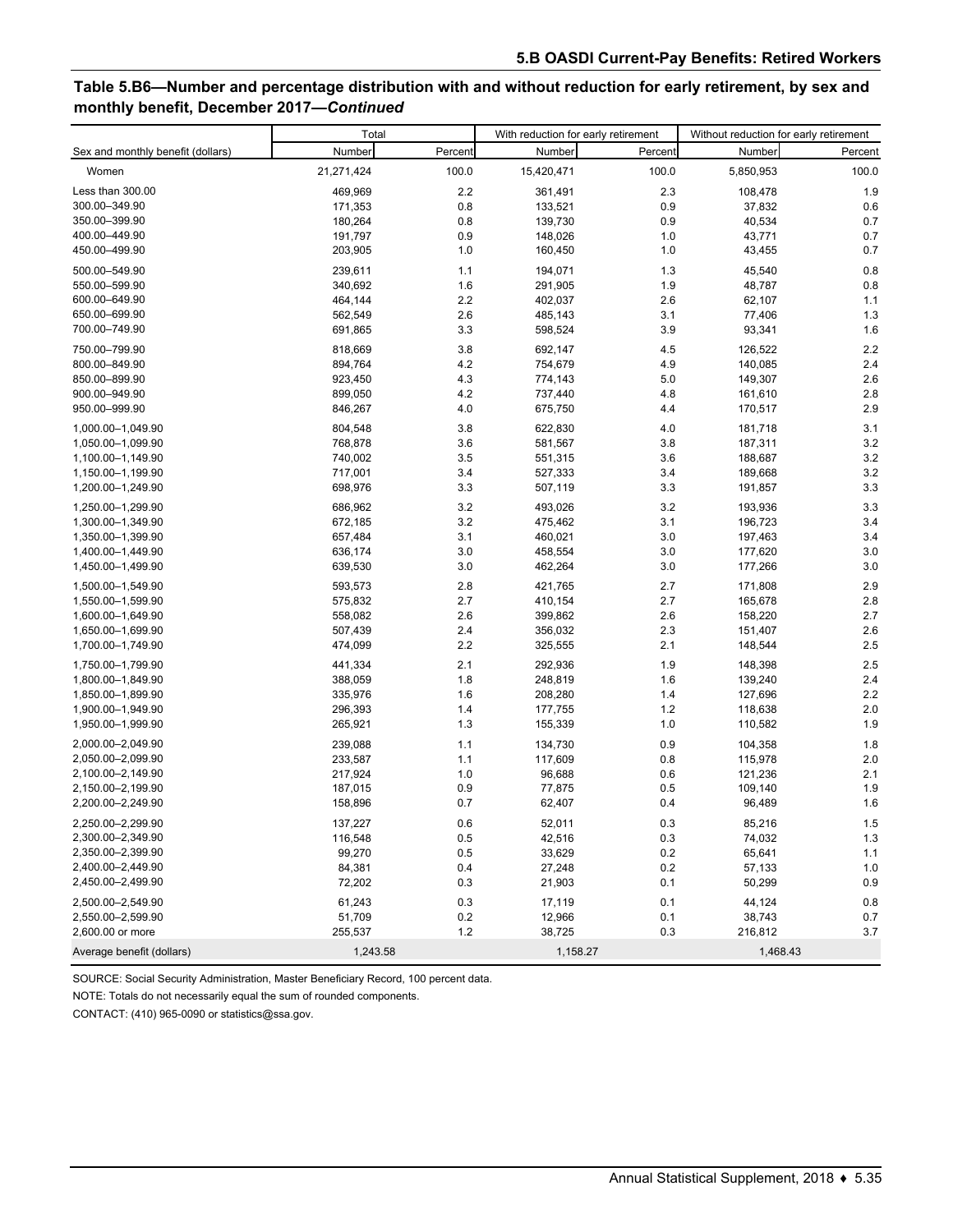# **Table 5.B7—Number and percentage distribution with and without reduction for early retirement, by sex and primary insurance amount, December 2017**

| Sex and primary insurance amount              | Total      |         | With reduction for early retirement |         | Without reduction for early retirement |         |
|-----------------------------------------------|------------|---------|-------------------------------------|---------|----------------------------------------|---------|
| (dollars)                                     | Number     | Percent | Number                              | Percent | Number                                 | Percent |
| All retired workers                           | 42,446,992 | 100.0   | 29,561,858                          | 100.0   | 12,885,134                             | 100.0   |
| Less than 300.00                              | 1,068,247  | 2.5     | 781,460                             | 2.6     | 286,787                                | 2.2     |
| 300.00-349.90                                 | 470,455    | 1.1     | 367,899                             | 1.2     | 102,556                                | 0.8     |
| 350.00-399.90                                 | 503,484    | 1.2     | 393,544                             | 1.3     | 109,940                                | 0.9     |
| 400.00-449.90                                 | 517,514    | 1.2     | 398,624                             | 1.3     | 118,890                                | 0.9     |
| 450.00-499.90                                 | 505,317    | 1.2     | 392,841                             | 1.3     | 112,476                                | 0.9     |
| 500.00-549.90                                 | 500,901    | 1.2     | 387,748                             | 1.3     | 113,153                                | 0.9     |
| 550.00-599.90                                 | 510,229    | 1.2     | 393,341                             | 1.3     | 116,888                                | 0.9     |
| 600.00-649.90                                 | 608,735    | 1.4     | 457,167                             | 1.5     | 151,568                                | 1.2     |
| 650.00-699.90                                 | 707,161    | 1.7     | 523,387                             | 1.8     | 183,774                                | 1.4     |
| 700.00-749.90                                 | 799,872    | 1.9     | 586,609                             | 2.0     | 213,263                                | 1.7     |
|                                               |            |         |                                     |         |                                        |         |
| 750.00-799.90                                 | 1,138,974  | 2.7     | 855,469                             | 2.9     | 283,505                                | 2.2     |
| 800.00-849.90                                 | 1,176,528  | 2.8     | 886,534                             | 3.0     | 289,994                                | 2.3     |
| 850.00-899.90                                 | 1,140,418  | 2.7     | 855,095                             | 2.9     | 285,323                                | 2.2     |
| 900.00-949.90                                 | 1,130,126  | 2.7     | 836,883                             | 2.8     | 293,243                                | 2.3     |
| 950.00-999.90                                 | 1,104,699  | 2.6     | 812,150                             | 2.7     | 292,549                                | 2.3     |
| 1,000.00-1,049.90                             | 1,097,790  | 2.6     | 800,069                             | 2.7     | 297,721                                | 2.3     |
| 1,050.00-1,099.90                             | 1,073,006  | 2.5     | 775,925                             | 2.6     | 297,081                                | 2.3     |
| 1,100.00-1,149.90                             | 1,064,577  | 2.5     | 765,279                             | 2.6     | 299,298                                | 2.3     |
| 1,150.00-1,199.90                             | 1,042,864  | 2.5     | 745,164                             | 2.5     | 297,700                                | 2.3     |
| 1,200.00-1,249.90                             | 1,033,195  | 2.4     | 734,169                             | 2.5     | 299,026                                | 2.3     |
| 1,250.00-1,299.90                             | 1,017,580  | 2.4     | 720,155                             | 2.4     | 297,425                                | 2.3     |
| 1,300.00-1,349.90                             | 1,006,126  | 2.4     | 711,051                             | 2.4     | 295,075                                | 2.3     |
| 1,350.00-1,399.90                             | 991,318    | 2.3     | 696,204                             | 2.4     | 295,114                                | 2.3     |
| 1,400.00-1,449.90                             | 978,013    | 2.3     | 688,216                             | 2.3     | 289,797                                | 2.2     |
| 1,450.00-1,499.90                             | 966,053    | 2.3     | 677,463                             | 2.3     | 288,590                                | 2.2     |
| 1,500.00-1,549.90                             | 961,261    | 2.3     | 674,527                             | 2.3     | 286,734                                | 2.2     |
| 1,550.00-1,599.90                             | 954,169    | 2.2     | 668,425                             | 2.3     | 285,744                                | 2.2     |
| 1,600.00-1,649.90                             | 943,086    | 2.2     | 660,988                             | 2.2     | 282,098                                | 2.2     |
| 1,650.00-1,699.90                             | 936,188    | 2.2     | 654,495                             | 2.2     | 281,693                                | 2.2     |
| 1,700.00-1,749.90                             | 968,930    | 2.3     | 676,423                             | 2.3     | 292,507                                | 2.3     |
| 1,750.00-1,799.90                             | 1,050,141  | 2.5     | 732,090                             | 2.5     | 318,051                                | 2.5     |
| 1,800.00-1,849.90                             | 1,033,394  | 2.4     | 725,317                             | 2.5     | 308,077                                | 2.4     |
| 1,850.00-1,899.90                             | 976,320    | 2.3     | 681,711                             | 2.3     | 294,609                                | 2.3     |
| 1,900.00-1,949.90                             | 921,809    | 2.2     | 633,441                             | 2.1     | 288,368                                | 2.2     |
| 1,950.00-1,999.90                             | 872,443    | 2.1     | 591,765                             | 2.0     | 280,678                                | 2.2     |
| 2,000.00-2,049.90                             | 841,214    | 2.0     | 567,344                             | 1.9     | 273,870                                | 2.1     |
| 2,050.00-2,099.90                             | 1,015,261  | 2.4     | 678,380                             | 2.3     | 336,881                                | 2.6     |
| 2,100.00-2,149.90                             | 1,137,578  | 2.7     | 771,606                             | 2.6     | 365,972                                | 2.8     |
| 2,150.00-2,199.90                             | 1,074,765  | 2.5     | 736,012                             | 2.5     | 338,753                                | 2.6     |
| 2,200.00-2,249.90                             | 982,594    | 2.3     | 675,374                             | 2.3     | 307,220                                | 2.4     |
| 2,250.00-2,299.90                             | 886,969    | 2.1     | 605,095                             | $2.0\,$ | 281,874                                | $2.2\,$ |
| 2,300.00-2,349.90                             | 799,001    | 1.9     | 539,539                             | 1.8     | 259,462                                | 2.0     |
| 2,350.00-2,399.90                             | 718,055    | 1.7     | 474,856                             | 1.6     | 243,199                                | 1.9     |
| 2,400.00-2,449.90                             | 642,281    | 1.5     | 414,388                             | 1.4     | 227,893                                | 1.8     |
| 2,450.00-2,499.90                             | 557,327    | 1.3     | 340,578                             | 1.2     | 216,749                                | 1.7     |
| 2,500.00-2,549.90                             | 480,598    | 1.1     | 272,402                             | 0.9     | 208,196                                | 1.6     |
| 2,550.00-2,599.90                             | 419,624    | 1.0     | 208,666                             | 0.7     | 210,958                                | 1.6     |
| 2,600.00 or more                              | 1,120,802  | 2.6     | 335,990                             | 1.1     | 784,812                                | 6.1     |
| Average primary insurance amount<br>(dollars) | 1,464.92   |         | 1,414.84                            |         | 1,579.81                               |         |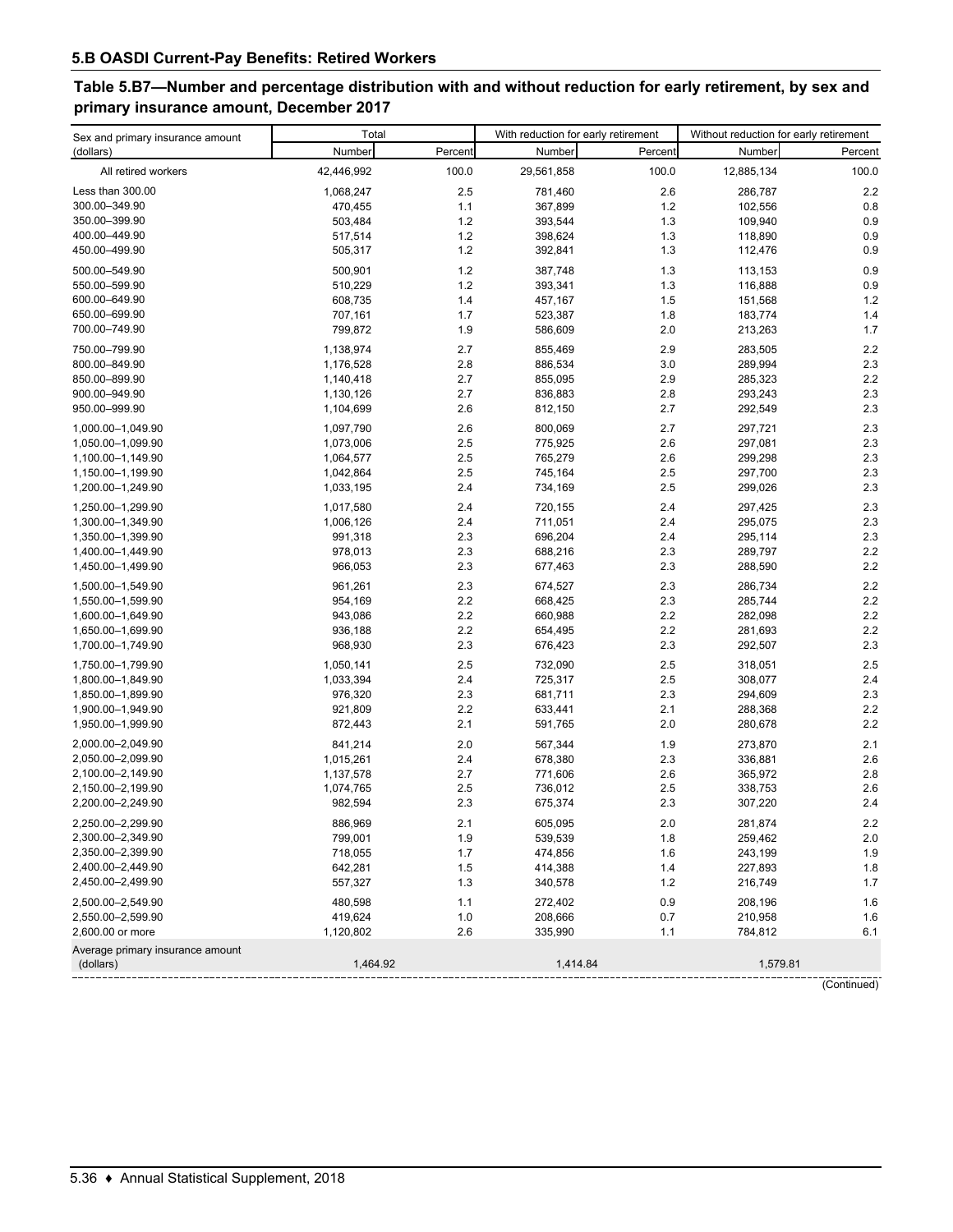# **Table 5.B7—Number and percentage distribution with and without reduction for early retirement, by sex and primary insurance amount, December 2017—***Continued*

| Sex and primary insurance amount              | Total              |            | With reduction for early retirement |            | Without reduction for early retirement |            |
|-----------------------------------------------|--------------------|------------|-------------------------------------|------------|----------------------------------------|------------|
| (dollars)                                     | Number             | Percent    | Number                              | Percent    | Number                                 | Percent    |
| Men                                           | 21,175,568         | 100.0      | 14, 141, 387                        | 100.0      | 7,034,181                              | 100.0      |
| Less than 300.00                              | 336,013            | 1.6        | 217,877                             | 1.5        | 118,136                                | 1.7        |
| 300.00-349.90                                 | 138,015            | 0.7        | 99,052                              | 0.7        | 38,963                                 | 0.6        |
| 350.00-399.90                                 | 149,339            | 0.7        | 107,774                             | 0.8        | 41,565                                 | 0.6        |
| 400.00-449.90                                 | 150,182            | 0.7        | 105,959                             | 0.7        | 44,223                                 | 0.6        |
| 450.00-499.90                                 | 143,753            | 0.7        | 103,148                             | 0.7        | 40,605                                 | 0.6        |
|                                               |                    |            |                                     |            |                                        |            |
| 500.00-549.90                                 | 138,601            | 0.7        | 98,944                              | 0.7        | 39,657                                 | 0.6        |
| 550.00-599.90                                 | 137,385            | 0.6        | 97,873                              | 0.7        | 39,512                                 | 0.6        |
| 600.00-649.90                                 | 148,259            | 0.7        | 101,623                             | 0.7        | 46,636                                 | 0.7        |
| 650.00-699.90                                 | 160,666            | 0.8        | 106,995                             | 0.8        | 53,671                                 | 0.8        |
| 700.00-749.90                                 | 180,422            | 0.9        | 118,960                             | 0.8        | 61,462                                 | 0.9        |
| 750.00-799.90                                 | 271,144            | 1.3        | 187,677                             | 1.3        | 83,467                                 | 1.2        |
| 800.00-849.90                                 | 290,564            | 1.4        | 203,310                             | 1.4        | 87,254                                 | 1.2        |
| 850.00-899.90                                 | 289,440            | 1.4        | 202,366                             | 1.4        | 87,074                                 | 1.2        |
| 900.00-949.90                                 | 295,945            | 1.4        | 204,204                             | 1.4        | 91,741                                 | 1.3        |
| 950.00-999.90                                 | 299,262            | 1.4        | 206,122                             | 1.5        | 93,140                                 | 1.3        |
| 1,000.00-1,049.90                             | 307,739            | 1.5        | 210,982                             | 1.5        | 96,757                                 | 1.4        |
| 1,050.00-1,099.90                             | 313,911            | 1.5        | 214,764                             | 1.5        | 99,147                                 | 1.4        |
| 1,100.00-1,149.90                             | 327,184            | 1.5        | 223,900                             | 1.6        | 103,284                                | 1.5        |
| 1,150.00-1,199.90                             | 337,034            | 1.6        | 230,902                             | 1.6        | 106,132                                | 1.5        |
| 1,200.00-1,249.90                             | 351,519            | 1.7        | 241,210                             | 1.7        | 110,309                                | 1.6        |
| 1,250.00-1,299.90                             | 366,500            | 1.7        | 252,424                             | 1.8        | 114,076                                | 1.6        |
| 1,300.00-1,349.90                             | 384,489            | 1.8        | 266,268                             | 1.9        | 118,221                                | 1.7        |
| 1,350.00-1,399.90                             | 402,683            | 1.9        | 278,927                             | 2.0        | 123,756                                | 1.8        |
| 1,400.00-1,449.90                             | 421,620            | 2.0        | 294,807                             | 2.1        | 126,813                                | 1.8        |
| 1,450.00-1,499.90                             | 443,320            | 2.1        | 310,334                             | 2.2        | 132,986                                | 1.9        |
| 1,500.00-1,549.90                             | 469,247            | 2.2        | 330,330                             | 2.3        | 138,917                                | 2.0        |
| 1,550.00-1,599.90                             | 494,926            | 2.3        | 349,057                             | 2.5        | 145,869                                | 2.1        |
| 1,600.00-1,649.90                             | 517,271            | 2.4        | 366,627                             | 2.6        | 150,644                                | 2.1        |
| 1,650.00-1,699.90                             | 539,946            | 2.5        | 382,092                             | 2.7        | 157,854                                | 2.2        |
| 1,700.00-1,749.90                             | 592,563            | 2.8        | 419,864                             | 3.0        | 172,699                                | 2.5        |
| 1,750.00-1,799.90                             | 686,832            | 3.2        | 489,104                             | 3.5        | 197,728                                | 2.8        |
| 1,800.00-1,849.90                             | 702,373            | 3.3        | 503,768                             | 3.6        | 198,605                                | 2.8        |
| 1,850.00-1,899.90                             | 678,452            | 3.2        | 483,062                             | 3.4        | 195,390                                | 2.8        |
| 1,900.00-1,949.90                             | 649,481            | 3.1        | 452,585                             | 3.2        | 196,896                                | 2.8        |
| 1,950.00-1,999.90                             | 619,269            | 2.9        | 423,608                             | 3.0        | 195,661                                | 2.8        |
| 2,000.00-2,049.90                             | 602,827            | 2.8        | 409,558                             | 2.9        | 193,269                                | 2.7        |
| 2,050.00-2,099.90                             | 730,307            | 3.4        | 492,937                             | 3.5        | 237,370                                | 3.4        |
| 2,100.00-2,149.90                             | 823,529            | 3.9        | 566,315                             | 4.0        | 257,214                                | 3.7        |
| 2,150.00-2,199.90                             | 799,172            | 3.8        | 556,242                             | 3.9        | 242,930                                | 3.5        |
| 2,200.00-2,249.90                             | 749,829            | 3.5        | 525,311                             | 3.7        | 224,518                                | 3.2        |
|                                               | 693,579            |            |                                     |            |                                        |            |
| 2,250.00–2,299.90<br>2,300.00-2,349.90        |                    | 3.3<br>3.0 | 482,776                             | 3.4        | 210,803<br>198,896                     | 3.0<br>2.8 |
| 2,350.00-2,399.90                             | 640,880<br>588,158 | 2.8        | 441,984<br>397,709                  | 3.1<br>2.8 | 190,449                                | 2.7        |
| 2,400.00-2,449.90                             | 537,745            | 2.5        | 355,277                             | 2.5        | 182,468                                | 2.6        |
| 2,450.00-2,499.90                             | 474,225            | 2.2        | 296,619                             | 2.1        | 177,606                                | 2.5        |
|                                               |                    |            |                                     |            |                                        |            |
| 2,500.00-2,549.90                             | 414,262            | 2.0        | 240,057                             | 1.7        | 174,205                                | 2.5        |
| 2,550.00-2,599.90                             | 367,535            | 1.7        | 186,211                             | 1.3        | 181,324                                | 2.6        |
| 2,600.00 or more                              | 1,018,171          | 4.8        | 303,892                             | 2.1        | 714,279                                | 10.2       |
| Average primary insurance amount<br>(dollars) | 1,736.31           |            | 1,699.97                            |            | 1,809.37                               |            |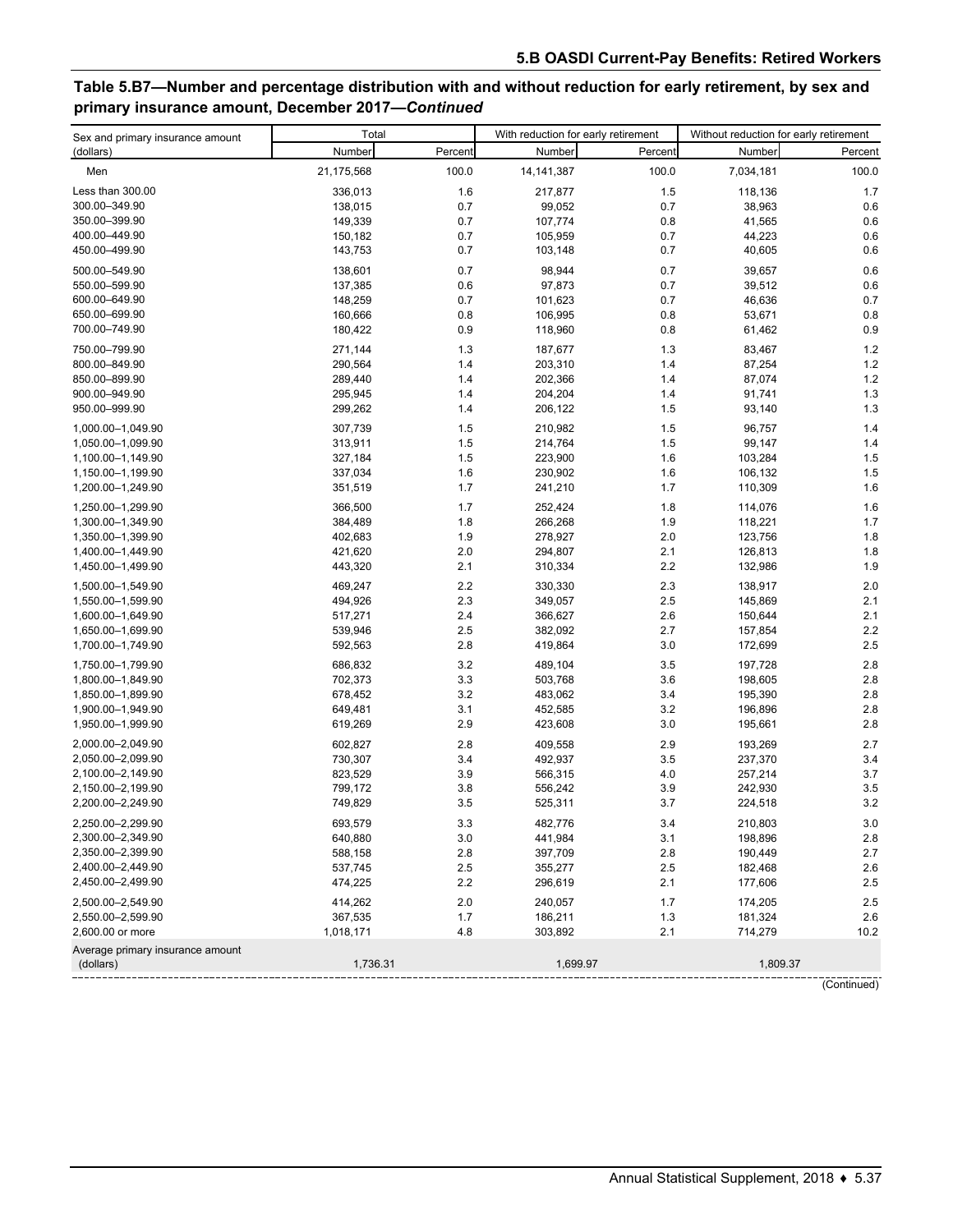# **Table 5.B7—Number and percentage distribution with and without reduction for early retirement, by sex and primary insurance amount, December 2017—***Continued*

| Sex and primary insurance amount              | Total      |         | With reduction for early retirement |         | Without reduction for early retirement |         |
|-----------------------------------------------|------------|---------|-------------------------------------|---------|----------------------------------------|---------|
| (dollars)                                     | Number     | Percent | Number                              | Percent | Number                                 | Percent |
| Women                                         | 21,271,424 | 100.0   | 15,420,471                          | 100.0   | 5,850,953                              | 100.0   |
| Less than 300.00                              | 732,234    | 3.4     | 563,583                             | 3.7     | 168,651                                | 2.9     |
| 300.00-349.90                                 | 332,440    | 1.6     | 268,847                             | 1.7     | 63,593                                 | 1.1     |
| 350.00-399.90                                 | 354,145    | 1.7     | 285,770                             | 1.9     | 68,375                                 | 1.2     |
| 400.00-449.90                                 | 367,332    | 1.7     | 292,665                             | 1.9     | 74,667                                 | 1.3     |
| 450.00-499.90                                 | 361,564    | 1.7     | 289,693                             | 1.9     | 71,871                                 | 1.2     |
| 500.00-549.90                                 |            |         |                                     |         |                                        |         |
|                                               | 362,300    | 1.7     | 288,804                             | 1.9     | 73,496                                 | 1.3     |
| 550.00-599.90                                 | 372,844    | 1.8     | 295,468                             | 1.9     | 77,376                                 | 1.3     |
| 600.00-649.90                                 | 460,476    | 2.2     | 355,544                             | 2.3     | 104,932                                | 1.8     |
| 650.00-699.90                                 | 546,495    | 2.6     | 416,392                             | 2.7     | 130,103                                | 2.2     |
| 700.00-749.90                                 | 619,450    | 2.9     | 467,649                             | 3.0     | 151,801                                | 2.6     |
| 750.00-799.90                                 | 867,830    | 4.1     | 667,792                             | 4.3     | 200,038                                | 3.4     |
| 800.00-849.90                                 | 885,964    | 4.2     | 683,224                             | 4.4     | 202,740                                | 3.5     |
| 850.00-899.90                                 | 850,978    | 4.0     | 652,729                             | 4.2     | 198,249                                | 3.4     |
| 900.00-949.90                                 | 834,181    | 3.9     | 632,679                             | 4.1     | 201,502                                | 3.4     |
| 950.00-999.90                                 | 805,437    | 3.8     | 606,028                             | 3.9     | 199,409                                | 3.4     |
| 1,000.00-1,049.90                             | 790,051    | 3.7     | 589,087                             | 3.8     | 200,964                                | 3.4     |
| 1,050.00-1,099.90                             | 759,095    | 3.6     | 561,161                             | 3.6     | 197,934                                | 3.4     |
| 1,100.00-1,149.90                             | 737,393    | 3.5     | 541,379                             | 3.5     | 196,014                                | 3.4     |
| 1,150.00-1,199.90                             | 705,830    | 3.3     | 514,262                             | 3.3     | 191,568                                | 3.3     |
| 1,200.00-1,249.90                             | 681,676    | 3.2     | 492,959                             | 3.2     | 188,717                                | 3.2     |
| 1,250.00-1,299.90                             | 651,080    | 3.1     | 467,731                             | 3.0     | 183,349                                | 3.1     |
| 1,300.00-1,349.90                             | 621,637    | 2.9     | 444,783                             | 2.9     | 176,854                                | 3.0     |
| 1,350.00-1,399.90                             | 588,635    | 2.8     | 417,277                             | 2.7     | 171,358                                | 2.9     |
| 1,400.00-1,449.90                             | 556,393    | 2.6     | 393,409                             | 2.6     | 162,984                                | 2.8     |
| 1,450.00-1,499.90                             | 522,733    | 2.5     | 367,129                             | 2.4     | 155,604                                | 2.7     |
| 1,500.00-1,549.90                             | 492,014    | 2.3     | 344,197                             | 2.2     | 147,817                                | 2.5     |
| 1,550.00-1,599.90                             | 459,243    | 2.2     | 319,368                             | 2.1     | 139,875                                | 2.4     |
| 1,600.00-1,649.90                             | 425,815    | 2.0     | 294,361                             | 1.9     | 131,454                                | 2.2     |
| 1,650.00-1,699.90                             | 396,242    | 1.9     | 272,403                             | 1.8     | 123,839                                | 2.1     |
| 1,700.00-1,749.90                             | 376,367    | 1.8     | 256,559                             | 1.7     | 119,808                                | 2.0     |
| 1,750.00-1,799.90                             | 363,309    | 1.7     | 242,986                             | 1.6     | 120,323                                | 2.1     |
| 1,800.00-1,849.90                             | 331,021    | 1.6     | 221,549                             | 1.4     | 109,472                                | 1.9     |
| 1,850.00-1,899.90                             | 297,868    | 1.4     | 198,649                             | 1.3     | 99,219                                 | 1.7     |
| 1,900.00-1,949.90                             | 272,328    | 1.3     | 180,856                             | 1.2     | 91,472                                 | 1.6     |
| 1,950.00-1,999.90                             | 253,174    | 1.2     | 168,157                             | 1.1     | 85,017                                 | 1.5     |
| 2,000.00-2,049.90                             | 238,387    | 1.1     | 157,786                             | 1.0     | 80,601                                 | 1.4     |
| 2,050.00-2,099.90                             | 284,954    | 1.3     | 185,443                             | 1.2     | 99,511                                 | 1.7     |
| 2,100.00-2,149.90                             | 314,049    | 1.5     | 205,291                             | 1.3     | 108,758                                | 1.9     |
| 2,150.00-2,199.90                             | 275,593    | 1.3     | 179,770                             | 1.2     | 95,823                                 | 1.6     |
| 2,200.00-2,249.90                             | 232,765    | 1.1     | 150,063                             | 1.0     | 82,702                                 | 1.4     |
| 2,250.00-2,299.90                             | 193,390    | 0.9     | 122,319                             | 0.8     | 71,071                                 | $1.2\,$ |
| 2,300.00-2,349.90                             | 158,121    | 0.7     | 97,555                              | 0.6     | 60,566                                 | $1.0$   |
| 2,350.00-2,399.90                             | 129,897    | 0.6     | 77,147                              | 0.5     | 52,750                                 | 0.9     |
| 2,400.00-2,449.90                             | 104,536    | 0.5     | 59,111                              | 0.4     | 45,425                                 | $0.8\,$ |
| 2,450.00-2,499.90                             | 83,102     | 0.4     | 43,959                              | 0.3     | 39,143                                 | 0.7     |
|                                               |            |         |                                     |         |                                        |         |
| 2,500.00-2,549.90                             | 66.336     | 0.3     | 32,345                              | 0.2     | 33,991                                 | 0.6     |
| 2,550.00-2,599.90                             | 52,089     | 0.2     | 22,455                              | 0.1     | 29,634                                 | 0.5     |
| 2,600.00 or more                              | 102,631    | 0.5     | 32,098                              | 0.2     | 70,533                                 | 1.2     |
| Average primary insurance amount<br>(dollars) | 1,194.75   |         | 1,153.36                            |         | 1,303.82                               |         |

SOURCE: Social Security Administration, Master Beneficiary Record, 100 percent data.

NOTE: Totals do not necessarily equal the sum of rounded components.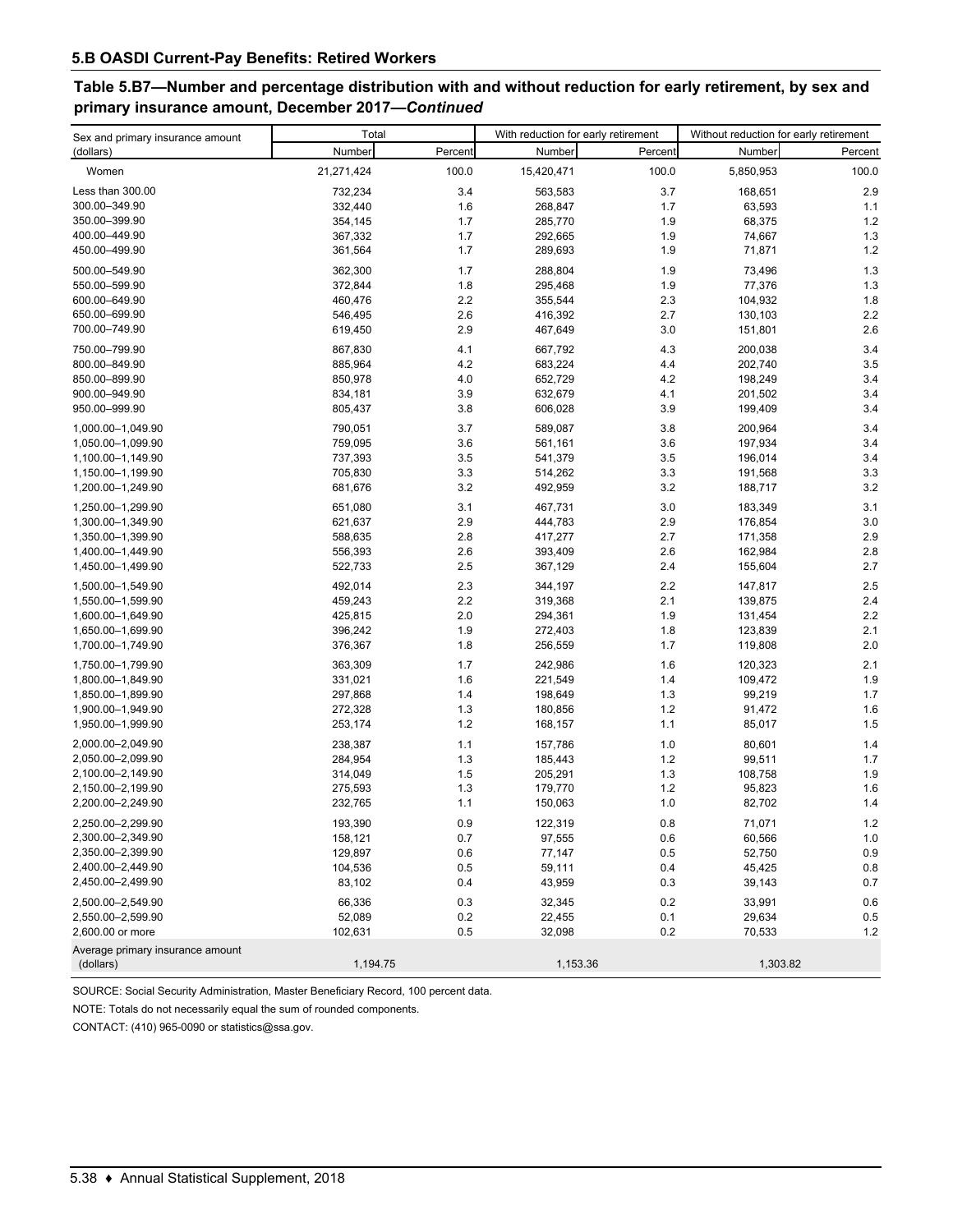# **Table 5.B8—Number and average monthly benefit with and without reduction for early retirement, by sex, December 1956–2017, selected years**

|      | All retired workers |                                  |            |            |                            | Men                   |            |             | Women                      |            |            |             |
|------|---------------------|----------------------------------|------------|------------|----------------------------|-----------------------|------------|-------------|----------------------------|------------|------------|-------------|
|      |                     |                                  |            | Early      |                            |                       |            | Early       |                            |            |            | Early       |
|      |                     | With                             | Without    | retirees   |                            | With                  | Without    | retirees    |                            | With       | Without    | retirees    |
|      |                     | reduction                        | reduction  | as a       |                            | reduction             | reduction  | as a        |                            | reduction  | reduction  | as a        |
|      |                     | for early                        | for early  | percentage |                            | for early             | for early  | percentage  |                            | for early  | for early  | percentage  |
| Year | Total               | retirement                       | retirement | of total   | Subtotal                   | retirement            | retirement | of subtotal | Subtotal                   | retirement | retirement | of subtotal |
|      | <b>Number</b>       |                                  |            |            |                            |                       |            |             |                            |            |            |             |
| 1956 | 5,112,430           | 115.029                          | 4,997,401  | 2.2        | 3,572,271                  | $\sim 10$ .           | 3,572,271  | $\sim$ .    | 1,540,159                  | 115,029    | 1,425,130  | 7.5         |
| 1960 | 8,061,469           | 949,204                          | 7,112,265  | 11.8       | 5,216,668                  | $\ldots$              | 5,216,668  | $\ldots$    | 2,844,801                  | 949,204    | 1,895,597  | 33.4        |
| 1965 | 11,100,584          | 3,519,198                        | 7,581,386  | 31.7       | 6,825,078                  | 1,435,912             | 5,389,166  | 21.0        | 4,275,506                  | 2,083,286  | 2,192,220  | 48.7        |
| 1970 | 13,349,175          | 6,066,880                        | 7,282,295  | 45.4       | 7,688,460                  | 2,758,060             | 4,930,400  | 35.9        | 5,660,715                  | 3,308,820  | 2,351,895  | 58.5        |
| 1980 |                     | 19,562,085 12,164,887            | 7,397,198  |            | 62.2 10,460,735            | 5,874,196             | 4,586,539  | 54.8        | 9,101,350                  | 6,290,691  | 2,810,659  | 69.1        |
| 1985 |                     | 22,431,930 14,710,971            | 7,720,959  |            | 65.6 11,816,956            | 7,161,479             | 4,655,477  |             | 60.6 10,614,974            | 7,549,492  | 3,065,482  | 71.1        |
| 1990 |                     | 24,838,100 16,997,861            | 7,840,239  |            | 68.4 12,983,832            | 8,390,921             | 4,592,911  |             | 64.6 11,854,268            | 8,606,940  | 3,247,328  | 72.6        |
| 1995 |                     | 26,672,806 18,731,443            | 7,941,363  |            | 70.2 13,913,531            | 9,353,996             | 4,559,535  |             | 67.2 12,759,275            | 9,377,447  | 3,381,828  | 73.5        |
| 1996 |                     | 26,898,072 19,113,994            | 7,784,078  |            | 71.1 14,010,875            | 9,532,310             | 4,478,565  |             | 68.0 12,887,197            | 9,581,684  | 3,305,513  | 74.4        |
| 1997 |                     | 27,274,572 19,601,286            | 7,673,286  |            | 71.9 14,116,818            | 9,745,315             | 4,371,503  |             | 69.0 13,157,754            | 9,855,971  | 3,301,783  | 74.9        |
| 1998 |                     | 27,510,535 19,810,871            | 7,699,664  |            | 72.0 14,200,826            | 9,828,931             | 4,371,895  |             | 69.2 13,309,709            | 9,981,940  | 3,327,769  | 75.0        |
| 1999 |                     | 27,774,677 20,035,120            | 7,739,557  |            | 72.1 14,321,468            | 9,935,547             | 4,385,921  |             | 69.4 13,453,209 10,099,573 |            | 3,353,636  | 75.1        |
| 2000 |                     | 28,498,945 20,319,520            | 8,179,425  |            | 71.3 14,767,170 10,076,518 |                       | 4,690,652  |             | 68.2 13,731,775 10,243,002 |            | 3,488,773  | 74.6        |
| 2001 |                     | 28,836,774 20,573,931            | 8.262.843  |            | 71.3 14,930,081 10,210,581 |                       | 4,719,500  |             | 68.4 13,906,693 10,363,350 |            | 3,543,340  | 74.5        |
| 2002 |                     | 29,190,137 20,883,715            | 8,306,422  |            | 71.5 15,100,473 10,364,188 |                       | 4,736,285  |             | 68.8 14,089,664 10,519,527 |            | 3,570,137  | 74.7        |
| 2003 |                     | 29,531,611 21,239,589            | 8,292,022  |            | 71.9 15,247,841 10,542,626 |                       | 4,705,215  |             | 69.1 14,283,770 10,696,963 |            | 3,586,807  | 74.9        |
| 2004 |                     | 29,952,465 21,636,057            | 8,316,408  |            | 72.2 15,430,360 10,749,558 |                       | 4,680,802  |             | 69.7 14,522,105 10,886,499 |            | 3,635,606  | 75.0        |
| 2005 |                     | 30,460,836 22,129,099            | 8,331,737  |            | 72.6 15.650.611 10.981.621 |                       | 4.668.990  |             | 70.2 14,810,225 11,147,478 |            | 3,662,747  | 75.3        |
| 2006 |                     | 30,976,143 22,597,344            | 8,378,799  |            | 73.0 15,869,182 11,196,443 |                       | 4,672,739  |             | 70.6 15,106,961 11,400,901 |            | 3,706,060  | 75.5        |
| 2007 |                     | 31,527,728 23,078,917            | 8,448,811  |            | 73.2 16,111,553 11,413,127 |                       | 4,698,426  |             | 70.8 15,416,175 11,665,790 |            | 3,750,385  | 75.7        |
| 2008 |                     | 32,273,651 23,775,246            | 8,498,405  |            | 73.7 16,455,822 11,708,571 |                       | 4,747,251  |             | 71.2 15,817,829 12,066,675 |            | 3,751,154  | 76.3        |
| 2009 |                     | 33,514,013 24,748,391            | 8,765,622  | 73.8       | 17,067,434 12,182,366      |                       | 4,885,068  |             | 71.4 16,466,579 12,566,025 |            | 3,880,554  | 76.4        |
| 2010 |                     | 34,593,080 25,555,808            | 9,037,272  |            | 73.9 17,582,235 12,556,581 |                       | 5,025,654  |             | 71.4 17,010,845 12,999,227 |            | 4,011,618  | 76.4        |
| 2011 |                     | 35,599,569 26,275,063            | 9,324,506  |            | 73.8 18,043,009 12,869,206 |                       | 5,173,803  |             | 71.3 17,556,560 13,405,857 |            | 4,150,703  | 76.4        |
| 2012 |                     | 36,720,492 26,968,901            | 9,751,591  |            | 73.4 18,559,519 13,162,302 |                       | 5,397,217  |             | 70.9 18,160,973 13,806,599 |            | 4,354,374  | 76.0        |
| 2013 |                     | 37,892,659 27,599,461            | 10,293,198 | 72.8       | 19,099,298 13,420,757      |                       | 5,678,541  |             | 70.3 18,793,361 14,178,704 |            | 4,614,657  | 75.4        |
| 2014 |                     | 39,008,771 28,164,909 10,843,862 |            |            | 72.2 19,601,843 13,644,248 |                       | 5,957,595  | 69.6        | 19,406,928 14,520,661      |            | 4,886,267  | 74.8        |
| 2015 |                     | 40,089,061 28,636,353 11,452,708 |            |            | 71.4 20,089,856 13,818,965 |                       | 6,270,891  |             | 68.8 19,999,205 14,817,388 |            | 5,181,817  | 74.1        |
| 2016 |                     | 41,233,126 29,130,726 12,102,400 |            | 70.6       |                            | 20,616,209 13,994,972 | 6,621,237  | 67.9        | 20,616,917 15,135,754      |            | 5,481,163  | 73.4        |
| 2017 |                     | 42,446,992 29,561,858 12,885,134 |            |            | 69.6 21,175,568 14,141,387 |                       | 7,034,181  |             | 66.8 21,271,424 15,420,471 |            | 5,850,953  | 72.5        |
|      |                     |                                  |            |            |                            |                       |            |             |                            |            |            | (Continued) |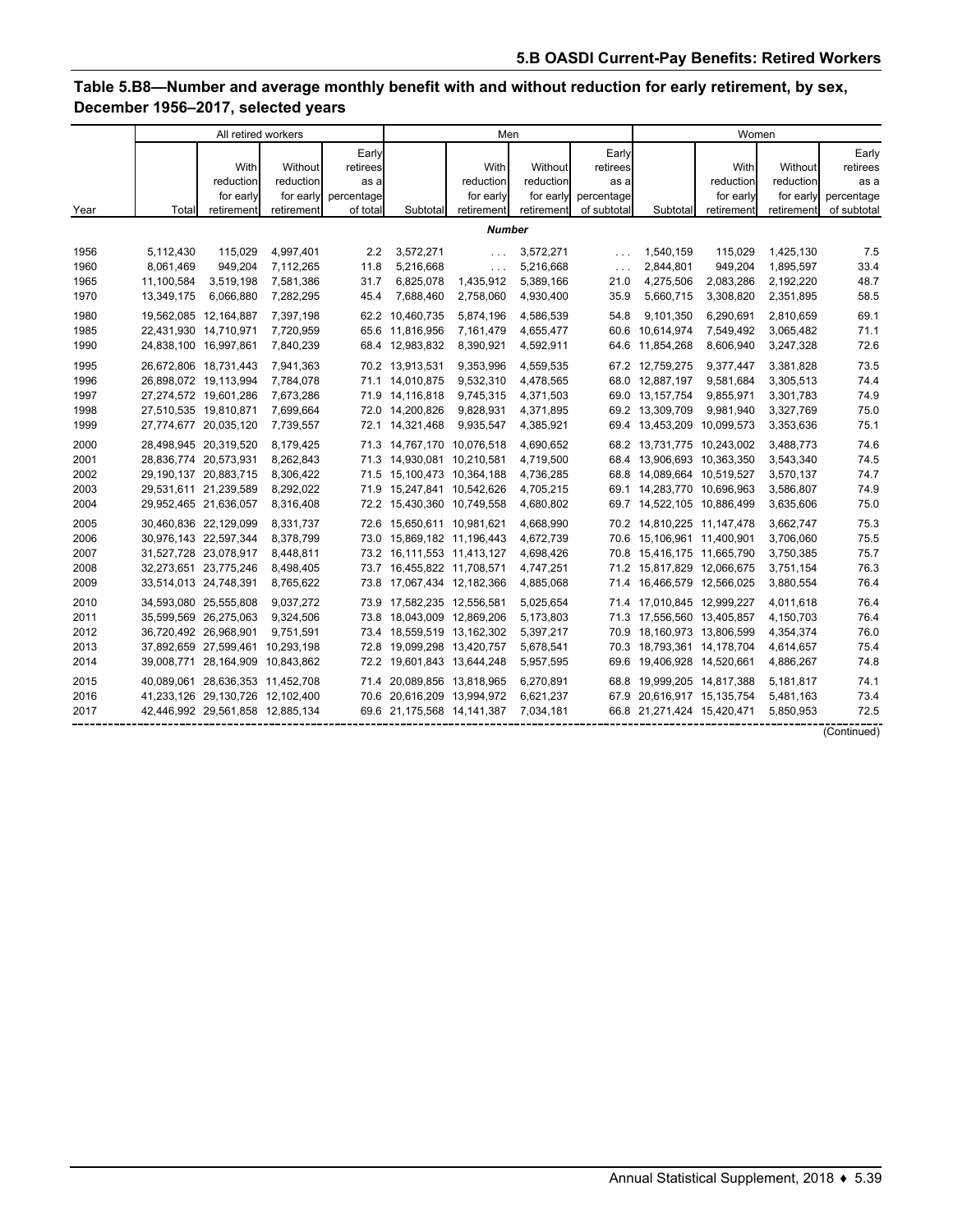# **Table 5.B8—Number and average monthly benefit with and without reduction for early retirement, by sex, December 1956–2017, selected years—***Continued*

|      | All retired workers               |            |            |                      |          | Men        |            |                      | Women    |            |            |                      |
|------|-----------------------------------|------------|------------|----------------------|----------|------------|------------|----------------------|----------|------------|------------|----------------------|
|      |                                   |            |            | Early                |          |            |            | Early                |          |            |            | Early                |
|      |                                   | With       | Without    | retirees             |          | With       | Without    | retirees             |          | With       | Without    | retirees             |
|      |                                   | reduction  | reduction  | as a                 |          | reduction  | reduction  | as a                 |          | reduction  | reduction  | as a                 |
|      |                                   | for early  | for early  | percentage           |          | for early  | for early  | percentage           |          | for early  | for early  | percentage           |
| Year | Total                             | retirement | retirement | of total             | Subtotal | retirement | retirement | of subtotal          | Subtotal | retirement | retirement | of subtotal          |
|      | Average monthly benefit (dollars) |            |            |                      |          |            |            |                      |          |            |            |                      |
| 1956 | 63.10                             | 48.20      | 63.40      | $\sim 100$           | 68.20    | $\ldots$   | 68.20      | $\ldots$             | 51.20    | 48.20      | 51.40      | $\ldots$             |
| 1960 | 74.00                             | 55.80      | 76.50      | $\sim$ $\sim$ $\sim$ | 81.90    | $\cdots$   | 81.90      | $\ldots$             | 59.70    | 55.80      | 61.60      | $\ldots$             |
| 1965 | 83.90                             | 70.60      | 90.10      | $\ldots$             | 92.60    | 79.40      | 96.10      | $\ldots$             | 70.10    | 64.50      | 75.40      | $\cdots$             |
| 1970 | 118.10                            | 103.60     | 130.20     | $\sim 10$ .          | 130.50   | 115.30     | 139.10     | $\cdots$             | 101.20   | 93.80      | 111.70     | $\mathbf{1}$         |
| 1980 | 341.40                            | 310.70     | 391.80     | $\sim 10$            | 380.20   | 349.50     | 419.60     | $\cdots$             | 296.80   | 274.60     | 346.50     | $\ldots$             |
| 1985 | 478.60                            | 424.80     | 581.20     | $\sim$ $\sim$ $\sim$ | 538.40   | 480.50     | 627.50     | $\cdots$             | 412.10   | 372.00     | 511.00     | $\ldots$             |
| 1990 | 602.60                            | 537.90     | 742.80     | $\sim 100$           | 679.30   | 611.20     | 803.60     | $\cdots$             | 518.60   | 466.40     | 656.80     | $\sim$ $\sim$ $\sim$ |
| 1995 | 719.80                            | 649.50     | 885.60     | $\sim 10$            | 810.20   | 735.40     | 963.70     | $\cdots$             | 621.20   | 563.80     | 780.40     | $\sim$ $\sim$ $\sim$ |
| 1996 | 745.00                            | 678.30     | 908.70     | $\sim$ $\sim$ $\sim$ | 838.10   | 763.10     | 997.80     | $\cdots$             | 643.70   | 593.90     | 788.00     | $\ldots$             |
| 1997 | 765.00                            | 705.90     | 915.90     | $\sim 100$           | 860.50   | 786.60     | 1,025.10   | $\cdots$             | 662.50   | 626.10     | 771.30     | $\ldots$             |
| 1998 | 779.70                            | 720.30     | 932.50     | $\sim$ $\sim$ $\sim$ | 876.90   | 802.40     | 1,044.50   | $\cdots$             | 675.90   | 639.50     | 785.40     | $\ldots$             |
| 1999 | 804.30                            | 744.40     | 959.20     | $\sim$ $\sim$ $\sim$ | 904.60   | 829.30     | 1,075.30   | $\sim$ $\sim$ $\sim$ | 697.50   | 661.00     | 807.50     | $\ldots$             |
| 2000 | 844.50                            | 778.50     | 1,008.40   | $\sim 10$            | 951.10   | 867.20     | 1,131.10   | $\ldots$             | 729.90   | 691.20     | 843.40     | $\ldots$             |
| 2001 | 874.40                            | 808.50     | 1.038.70   | $\ldots$             | 984.60   | 900.70     | 1.166.00   | $\cdots$             | 756.20   | 717.60     | 869.20     | $\ldots$             |
| 2002 | 895.00                            | 829.80     | 1,058.90   | $\ldots$             | 1,007.80 | 925.20     | 1,188.50   | $\cdots$             | 774.10   | 735.80     | 886.90     | $\ldots$             |
| 2003 | 922.10                            | 857.80     | 1,086.80   | $\sim$ $\sim$ $\sim$ | 1,038.70 | 957.50     | 1,220.60   | $\cdots$             | 797.60   | 759.50     | 911.30     | $\sim$ $\sim$ $\sim$ |
| 2004 | 954.90                            | 891.10     | 1,121.00   | $\ldots$             | 1,076.10 | 995.40     | 1,261.50   | $\ldots$             | 826.10   | 788.00     | 940.10     | $\sim$ $\sim$ $\sim$ |
| 2005 | 1,002.00                          | 936.90     | 1,174.80   | $\sim$ .             | 1,129.50 | 1,047.40   | 1,322.70   | $\cdots$             | 867.30   | 828.20     | 986.40     | $\ldots$             |
| 2006 | 1.044.40                          | 978.20     | 1.222.90   | $\sim 10$ .          | 1,177.50 | 1.094.10   | 1,377.20   | $\ldots$             | 904.60   | 864.40     | 1,028.50   | $\sim$ $\sim$ $\sim$ |
| 2007 | 1,078.60                          | 1,011.30   | 1,262.30   | $\ldots$             | 1,215.70 | 1,131.20   | 1,421.10   | $\sim$ $\sim$ $\sim$ | 935.20   | 894.00     | 1,063.30   | $\ldots$             |
| 2008 | 1,152.90                          | 1,080.80   | 1,354.60   | $\ldots$             | 1,299.10 | 1,209.80   | 1,519.50   | $\sim$ $\sim$ $\sim$ | 1,000.70 | 955.60     | 1,145.80   | $\sim$ $\sim$ $\sim$ |
| 2009 | 1,164.30                          | 1,091.10   | 1,371.10   | $\ldots$             | 1,311.70 | 1,221.40   | 1,536.80   | $\cdots$             | 1,011.40 | 964.70     | 1,162.50   | $\cdots$             |
| 2010 | 1,175.50                          | 1.100.70   | 1,386.80   | $\sim 10$            | 1,323.10 | 1,231.10   | 1,552.70   | $\cdots$             | 1.022.90 | 974.80     | 1,178.90   | $\cdots$             |
| 2011 | 1,228.57                          | 1,148.83   | 1,453.27   | $\sim 10$            | 1,381.38 | 1,283.24   | 1,625.49   | $\cdots$             | 1,071.53 | 1,019.81   | 1,238.59   | $\cdots$             |
| 2012 | 1,261.61                          | 1,176.36   | 1,497.40   | $\sim$ $\sim$ $\sim$ | 1,417.05 | 1,311.91   | 1,673.46   | $\cdots$             | 1,102.77 | 1,047.12   | 1,279.19   | $\ldots$             |
| 2013 | 1,293.83                          | 1,202.12   | 1,539.74   | $\sim$ $\sim$ $\sim$ | 1,451.27 | 1,338.17   | 1,718.59   | $\cdots$             | 1,133.83 | 1,073.35   | 1,319.66   | $\ldots$             |
| 2014 | 1,328.58                          | 1,229.91   | 1,584.85   | $\sim$ $\sim$ $\sim$ | 1,488.07 | 1,366.30   | 1,766.94   | $\cdots$             | 1,167.49 | 1,101.75   | 1,362.83   | $\sim$ $\sim$ $\sim$ |
| 2015 | 1,341.77                          | 1,236.93   | 1,603.90   | $\sim$ $\sim$ $\sim$ | 1,500.46 | 1,371.15   | 1,785.41   | $\cdots$             | 1,182.36 | 1,111.76   | 1,384.24   | $\ldots$             |
| 2016 | 1,360.13                          | 1,247.51   | 1,631.21   | $\cdots$             | 1,518.64 | 1,380.26   | 1,811.12   | $\cdots$             | 1,201.64 | 1,124.78   | 1,413.88   | $\ldots$             |
| 2017 | 1,404.15                          | 1,280.55   | 1,687.73   | $\cdots$             | 1,565.45 | 1,413.90   | 1,870.13   | $\cdots$             | 1,243.58 | 1,158.27   | 1,468.43   | $\cdots$             |

SOURCE: Social Security Administration, Master Beneficiary Record, 100 percent data.

NOTE: . . . = not applicable.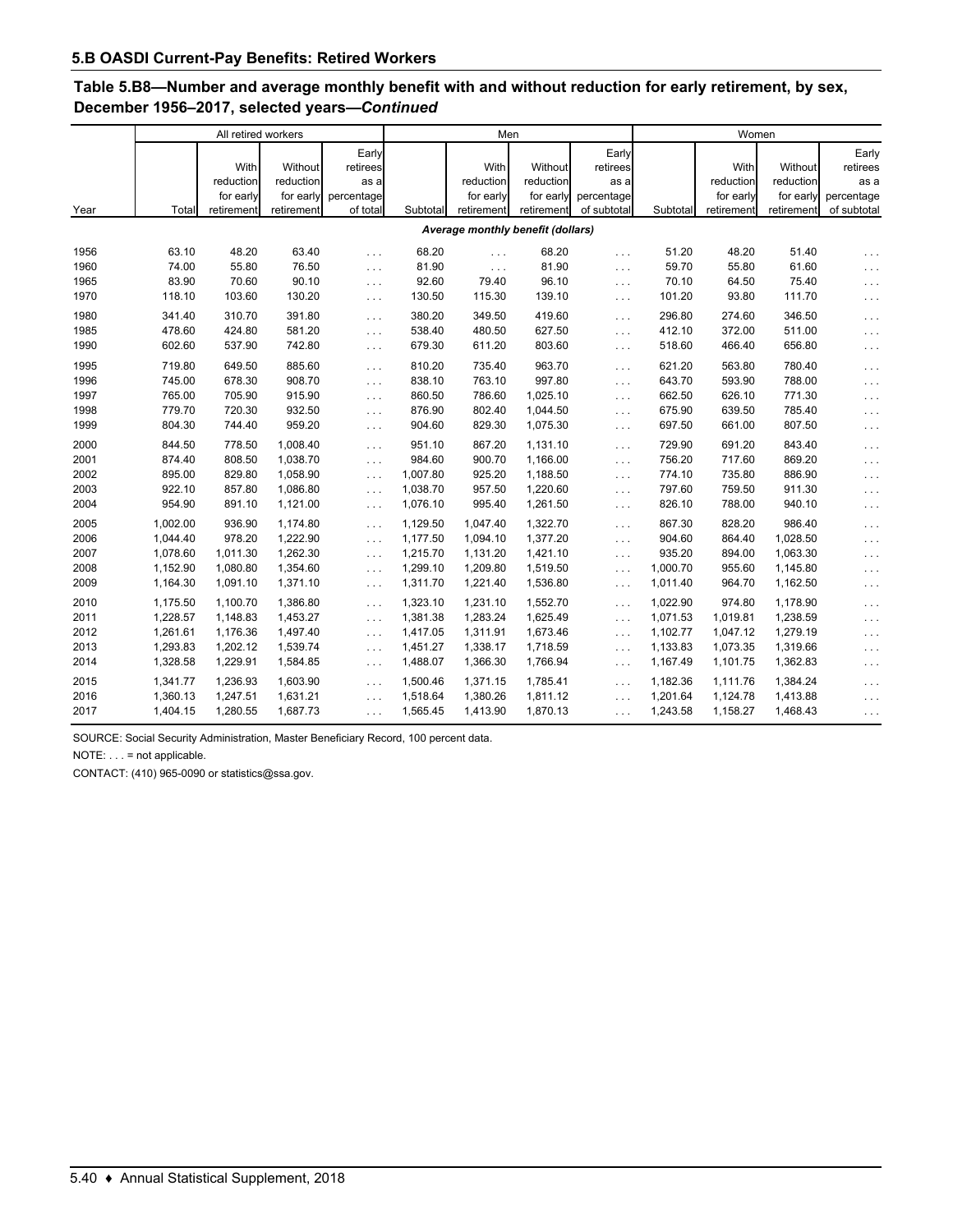# **Table 5.B9—Number and percentage distribution, by sex, monthly benefit, and age, December 2017**

| Monthly benefit (dollars)              | Total, 62<br>or older | $62 - 64$          | 65-69               | $70 - 74$           | 75-79              | $80 - 84$          | 85-89              | 90 or older        |
|----------------------------------------|-----------------------|--------------------|---------------------|---------------------|--------------------|--------------------|--------------------|--------------------|
|                                        |                       |                    |                     | All retired workers |                    |                    |                    |                    |
| Total                                  |                       |                    |                     |                     |                    |                    |                    |                    |
| Number<br>Percent                      | 42,446,992<br>100.0   | 2,797,593<br>100.0 | 11,584,759<br>100.0 | 11,267,808<br>100.0 | 7,491,895<br>100.0 | 4,736,223<br>100.0 | 2,854,313<br>100.0 | 1,714,401<br>100.0 |
| Less than 300.00                       | 2.2                   | 3.5                | 2.3                 | 2.0                 | 2.0                | 2.2                | 1.9                | 1.4                |
| 300.00-349.90                          | 0.8                   | 1.3                | 0.9                 | 0.7                 | 0.7                | 0.7                | 0.7                | 0.6                |
| 350.00-399.90                          | 0.8                   | 1.4                | 0.9                 | 0.7                 | 0.7                | 0.7                | 0.7                | 0.6                |
| 400.00-449.90                          | 0.8                   | 1.4                | 0.9                 | 0.8                 | 0.7                | 0.7                | 0.7                | 0.7                |
| 450.00-499.90                          | 0.8                   | 1.5                | 0.9                 | 0.8                 | 0.7                | 0.8                | 0.7                | 0.8                |
| 500.00-549.90                          | 0.9                   | 1.5                | 1.0                 | 0.8                 | 0.8                | 1.0                | 1.2                | 1.2                |
| 550.00-599.90<br>600.00-649.90         | 1.3<br>1.7            | 2.0<br>3.6         | 1.4<br>1.8          | 1.2<br>1.4          | 1.1<br>1.4         | 1.3<br>1.6         | 1.3<br>1.7         | 1.3<br>1.6         |
| 650.00-699.90                          | 2.0                   | 3.8                | 2.0                 | 1.6                 | 1.7                | 2.1                | 2.2                | 1.9                |
| 700.00-749.90                          | 2.3                   | 3.9                | 2.3                 | 1.9                 | 2.2                | 2.8                | 2.6                | 2.0                |
| 750.00-799.90                          | 2.7                   | 4.2                | 2.8                 | 2.4                 | 2.6                | 2.9                | 2.4                | 2.0                |
| 800.00-849.90                          | 2.9                   | 4.5                | 3.1                 | 2.8                 | 2.8                | 2.6                | 2.3                | 2.1                |
| 850.00-899.90                          | 3.0                   | 4.5                | 3.3                 | 3.0                 | 2.8                | 2.6                | 2.3                | 2.1                |
| 900.00-949.90                          | 3.0                   | 4.3                | 3.3                 | 2.9                 | 2.7                | 2.6                | 2.4                | 2.2                |
| 950.00-999.90                          | 2.9                   | 4.2                | 3.2                 | 2.7                 | 2.6                | 2.6                | 2.4                | 2.3                |
| 1,000.00-1,049.90                      | 2.8                   | 3.7                | 3.1                 | 2.7                 | 2.6                | 2.6                | 2.5                | 2.4                |
| 1,050.00-1,099.90                      | 2.8                   | 3.4                | 3.1                 | 2.7                 | 2.6                | 2.6                | 2.5                | 2.7                |
| 1,100.00-1,149.90<br>1,150.00-1,199.90 | 2.8<br>2.8            | 3.2<br>3.1         | 3.0<br>2.9          | 2.7<br>2.6          | 2.5<br>2.5         | 2.6<br>2.7         | 2.7<br>2.9         | 3.0<br>3.4         |
| 1,200.00-1,249.90                      | 2.8                   | 2.9                | 2.8                 | 2.6                 | 2.5                | 2.8                | 3.2                | 3.9                |
| 1.250.00-1.299.90                      | 2.8                   | 2.8                | 2.8                 | 2.5                 | 2.5                | 2.9                | 3.4                | 4.7                |
| 1,300.00-1,349.90                      | 2.8                   | 2.6                | 2.7                 | 2.5                 | 2.6                | 3.1                | 3.7                | 5.4                |
| 1,350.00-1,399.90                      | 2.9                   | 2.5                | 2.6                 | 2.5                 | 2.6                | 3.2                | 4.3                | 5.9                |
| 1,400.00-1,449.90                      | 3.0                   | 2.4                | 2.5                 | 2.4                 | 2.6                | 3.9                | 6.0                | 6.0                |
| 1,450.00-1,499.90                      | 3.1                   | 2.3                | 2.5                 | 2.4                 | 2.7                | 4.8                | 6.5                | 5.2                |
| 1,500.00-1,549.90                      | 3.0                   | 2.2                | 2.4                 | 2.4                 | 2.7                | 5.0                | 5.3                | 3.8                |
| 1,550.00-1,599.90                      | 3.1                   | 2.1                | 2.6                 | 2.9                 | 3.2                | 4.7                | 3.9                | 3.4                |
| 1,600.00-1,649.90                      | 3.2                   | 2.5                | 3.0                 | 3.1                 | 3.7                | 3.9                | 3.1                | 3.3                |
| 1,650.00-1,699.90                      | 3.1                   | 2.8                | 2.9                 | 3.1                 | 3.7                | 3.3                | 2.7                | 3.2                |
| 1,700.00-1,749.90                      | 3.0                   | 2.9                | 2.7                 | 3.0                 | 3.6                | 2.8                | 2.7                | 3.1                |
| 1,750.00-1,799.90                      | 2.9                   | 2.6                | 2.6                 | 2.9                 | 3.5                | 2.8                | 2.7                | 2.9                |
| 1,800.00-1,849.90<br>1,850.00-1,899.90 | 2.6<br>2.3            | 2.2<br>1.9         | 2.4<br>2.2          | 2.7<br>2.4          | 3.2<br>2.6         | 2.6<br>2.3         | 2.4<br>2.0         | 2.4<br>2.0         |
| 1,900.00-1,949.90                      | 2.0                   | 1.6                | 2.0                 | 2.1                 | 2.1                | 2.1                | 1.8                | 1.7                |
| 1,950.00-1,999.90                      | 1.8                   | 1.3                | 1.9                 | 1.9                 | 2.0                | 1.8                | 1.5                | 1.3                |
| 2,000.00-2,049.90                      | 1.6                   | 1.1                | 1.6                 | 1.8                 | 2.0                | 1.6                | 1.2                | 1.0                |
| 2,050.00-2,099.90                      | 1.6                   | 0.8                | 1.6                 | 1.9                 | 2.0                | 1.4                | 1.0                | 0.8                |
| 2,100.00-2,149.90                      | 1.6                   | 0.6                | 1.7                 | 1.9                 | 1.8                | 1.2                | 0.8                | 0.7                |
| 2,150.00-2,199.90                      | 1.4                   | 0.4                | 1.6                 | 1.7                 | 1.6                | 1.0                | 0.7                | 0.6                |
| 2,200.00-2,249.90                      | 1.2                   | 0.2                | 1.4                 | 1.6                 | 1.5                | 0.9                | 0.6                | 0.5                |
| 2,250.00-2,299.90                      | 1.1                   | 0.1                | 1.3                 | 1.4                 | $1.3$              | 0.7                | 0.5                | 0.5                |
| 2,300.00-2,349.90                      | 1.0                   | 0.1                | 1.1                 | 1.3                 | 1.2                | 0.6                | 0.5                | 0.4                |
| 2,350.00-2,399.90<br>2,400.00-2,449.90 | 0.9<br>0.8            | 0.1                | 1.0                 | $1.2$<br>1.1        | 1.1<br>1.0         | 0.5                | 0.4                | 0.4<br>0.3         |
| 2,450.00-2,499.90                      | 0.7                   | (L)<br>(L)         | 0.9<br>0.8          | 1.0                 | 0.8                | 0.4<br>0.3         | 0.4<br>0.4         | 0.3                |
| 2,500.00-2,549.90                      | 0.6                   | (L)                | 0.8                 | 0.9                 | 0.7                | 0.3                | 0.4                | 0.3                |
| 2,550.00-2,599.90                      | 0.6                   | (L)                | 0.7                 | 0.8                 | 0.7                | 0.2                | 0.3                | 0.2                |
| 2,600.00 or more                       | 2.9                   | (L)                | 2.6                 | 5.5                 | 2.8                | 0.9                | 1.6                | 1.6                |
| Average benefit (dollars)              | 1,404.15              | 1,125.41           | 1,388.38            | 1,498.82            | 1,458.14           | 1,349.72           | 1,346.86           | 1,353.23           |
|                                        |                       |                    |                     |                     |                    |                    |                    | (Continued)        |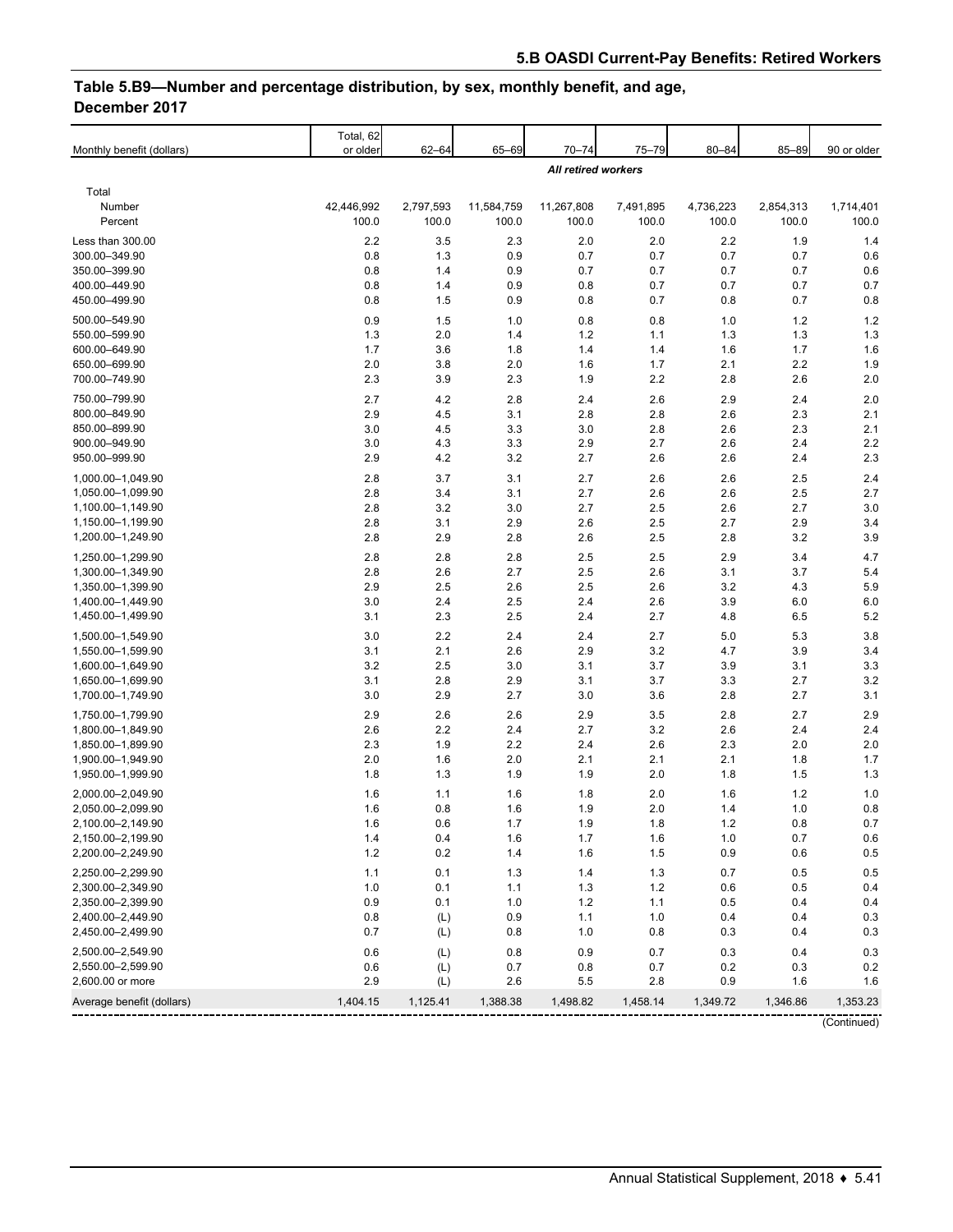# **Table 5.B9—Number and percentage distribution, by sex, monthly benefit, and age, December 2017—***Continued*

| Monthly benefit (dollars)              | Total, 62<br>or older | $62 - 64$          | 65-69              | $70 - 74$          | $75 - 79$          | $80 - 84$          | 85-89              | 90 or older      |
|----------------------------------------|-----------------------|--------------------|--------------------|--------------------|--------------------|--------------------|--------------------|------------------|
|                                        |                       |                    |                    | Men                |                    |                    |                    |                  |
| Total                                  |                       |                    |                    |                    |                    |                    |                    |                  |
| Number<br>Percent                      | 21,175,568<br>100.0   | 1,334,330<br>100.0 | 5,884,606<br>100.0 | 5,773,434<br>100.0 | 3,804,409<br>100.0 | 2,362,146<br>100.0 | 1,346,082<br>100.0 | 670,561<br>100.0 |
| Less than 300.00                       | 2.1                   | 3.0                | 2.1                | 2.0                | 2.0                | 2.3                | 2.0                | 1.6              |
| 300.00-349.90                          | 0.8                   | 1.2                | 0.8                | 0.7                | 0.7                | 0.8                | 0.7                | 0.6              |
| 350.00-399.90<br>400.00-449.90         | 0.8<br>0.8            | 1.2<br>1.2         | 0.8<br>0.8         | 0.7<br>0.7         | 0.7<br>0.7         | 0.8<br>0.7         | 0.7<br>0.7         | 0.6<br>0.7       |
| 450.00-499.90                          | 0.7                   | 1.2                | 0.8                | 0.7                | 0.7                | 0.7                | 0.7                | 0.7              |
| 500.00-549.90                          | 0.8                   | 1.2                | 0.8                | 0.7                | 0.6                | 0.8                | 1.0                | 1.0              |
| 550.00-599.90                          | 1.0                   | 1.5                | 1.0                | 0.9                | 0.8                | 1.0                | 1.0                | 1.1              |
| 600.00-649.90                          | 1.2                   | 2.8                | 1.4                | 1.0                | 0.9                | 1.1                | 1.2                | 1.3              |
| 650.00-699.90                          | 1.3                   | 2.9                | 1.4                | 1.1                | 1.0                | 1.2                | 1.3                | 1.4              |
| 700.00-749.90                          | 1.4                   | 2.9                | 1.6                | 1.2                | 1.1                | 1.3                | 1.3                | 1.4              |
| 750.00-799.90<br>800.00-849.90         | 1.5                   | 2.9                | 1.8                | 1.3                | 1.2                | 1.3                | 1.4                | 1.4              |
| 850.00-899.90                          | 1.6<br>1.7            | 2.9<br>2.9         | 1.9<br>1.9         | 1.4<br>1.5         | 1.3<br>1.3         | 1.4<br>1.5         | 1.4<br>1.5         | 1.5<br>1.5       |
| 900.00-949.90                          | 1.7                   | 2.9                | 2.0                | 1.5                | 1.4                | 1.6                | 1.7                | 1.7              |
| 950.00-999.90                          | 1.8                   | 2.9                | 2.0                | 1.6                | 1.4                | 1.6                | 1.7                | 1.8              |
| 1,000.00-1,049.90                      | 1.9                   | 2.9                | 2.1                | 1.7                | 1.5                | 1.8                | 1.9                | 1.9              |
| 1,050.00-1,099.90                      | 2.0                   | 2.9                | 2.2                | 1.7                | 1.6                | 1.9                | 2.1                | 2.1              |
| 1,100.00-1,149.90                      | 2.1                   | 2.9                | 2.2                | 1.8                | 1.7                | 2.1                | 2.3                | 2.4              |
| 1,150.00-1,199.90                      | 2.2                   | 3.0                | 2.3                | 1.9                | 1.8                | 2.3                | 2.6                | 2.8              |
| 1,200.00-1,249.90                      | 2.3                   | 3.0                | 2.4                | 2.0                | 1.9                | 2.5                | 2.8                | 3.5              |
| 1.250.00-1.299.90<br>1,300.00-1,349.90 | 2.4                   | 3.0                | 2.4                | 2.0                | 2.0                | 2.7                | 3.2                | 4.3              |
| 1,350.00-1,399.90                      | 2.5<br>2.7            | 2.9<br>2.9         | 2.4<br>2.5         | 2.1<br>2.2         | 2.1<br>2.3         | 2.9<br>3.1         | 3.5<br>4.3         | 5.3<br>6.4       |
| 1,400.00-1,449.90                      | 3.0                   | 2.8                | 2.5                | 2.2                | 2.4                | 4.2                | 7.0                | 7.3              |
| 1,450.00-1,499.90                      | 3.2                   | 2.8                | 2.5                | 2.3                | 2.5                | 5.4                | 7.8                | 5.7              |
| 1,500.00-1,549.90                      | 3.2                   | 2.7                | 2.5                | 2.4                | 2.6                | 6.0                | 6.3                | 3.8              |
| 1,550.00-1,599.90                      | 3.5                   | 2.6                | 2.9                | 3.3                | 3.5                | 6.0                | 4.4                | 3.3              |
| 1,600.00-1,649.90                      | 3.9                   | 3.3                | 3.5                | 3.7                | 4.5                | 4.9                | 3.3                | 3.3              |
| 1,650.00-1,699.90                      | 3.9                   | 3.9                | 3.6                | 3.8                | 4.8                | 4.1                | 2.8                | 3.3              |
| 1,700.00-1,749.90                      | 3.8                   | 4.2                | 3.4                | 3.8                | 4.8                | 3.4                | 2.9                | 3.5              |
| 1,750.00-1,799.90                      | 3.7                   | 3.9                | 3.3                | 3.7                | 4.6                | 3.4                | 3.0                | 3.3<br>2.9       |
| 1,800.00-1,849.90<br>1,850.00-1,899.90 | 3.4<br>3.0            | 3.4<br>3.0         | 3.1<br>2.9         | 3.6<br>3.2         | 4.3<br>3.5         | 3.1<br>2.9         | 2.8<br>2.5         | 2.5              |
| 1,900.00-1,949.90                      | 2.6                   | 2.6                | 2.7                | 2.7                | 2.6                | 2.8                | 2.2                | 2.1              |
| 1,950.00-1,999.90                      | 2.3                   | 2.2                | 2.5                | 2.3                | 2.5                | 2.4                | 1.9                | 1.6              |
| 2,000.00-2,049.90                      | 2.1                   | 1.8                | 2.2                | 2.1                | 2.5                | 2.2                | 1.5                | 1.3              |
| 2,050.00-2,099.90                      | 2.1                   | 1.4                | 2.1                | 2.4                | 2.6                | 2.0                | 1.3                | 1.0              |
| 2,100.00-2,149.90                      | 2.1                   | 1.0                | 2.3                | 2.4                | 2.4                | 1.8                | 1.0                | 0.9              |
| 2,150.00-2,199.90<br>2,200.00-2,249.90 | 1.9<br>1.7            | 0.7<br>0.3         | 2.2<br>2.0         | 2.3<br>2.1         | 2.2<br>2.1         | 1.5<br>1.3         | 0.9<br>0.8         | 0.8<br>0.7       |
|                                        |                       |                    |                    |                    |                    |                    |                    |                  |
| 2,250.00-2,299.90<br>2,300.00-2,349.90 | 1.6<br>1.4            | 0.2<br>0.1         | 1.8<br>1.6         | 2.0<br>1.8         | 1.9<br>1.7         | 1.1<br>0.9         | 0.7<br>0.6         | 0.6<br>0.6       |
| 2,350.00-2,399.90                      | 1.3                   | 0.1                | 1.5                | 1.7                | 1.6                | 0.7                | 0.6                | 0.5              |
| 2,400.00-2,449.90                      | $1.2\,$               | (L)                | 1.4                | 1.5                | 1.5                | 0.5                | 0.6                | 0.5              |
| 2,450.00-2,499.90                      | 1.1                   | (L)                | 1.3                | 1.4                | 1.3                | 0.4                | 0.5                | 0.4              |
| 2,500.00-2,549.90                      | 1.0                   | (L)                | 1.2                | 1.3                | 1.2                | 0.4                | 0.5                | 0.4              |
| 2,550.00-2,599.90                      | 0.9                   | (L)                | 1.1                | 1.3                | 1.1                | 0.3                | 0.4                | 0.3              |
| 2,600.00 or more                       | 4.7                   | (L)                | 4.4                | 8.4                | 4.4                | 1.3                | 2.5                | 2.3              |
| Average benefit (dollars)              | 1,565.45              | 1,261.61           | 1,555.49           | 1,680.96           | 1,635.25           | 1,474.59           | 1,445.65           | 1,427.54         |
|                                        |                       |                    |                    |                    |                    |                    |                    | (Continued)      |